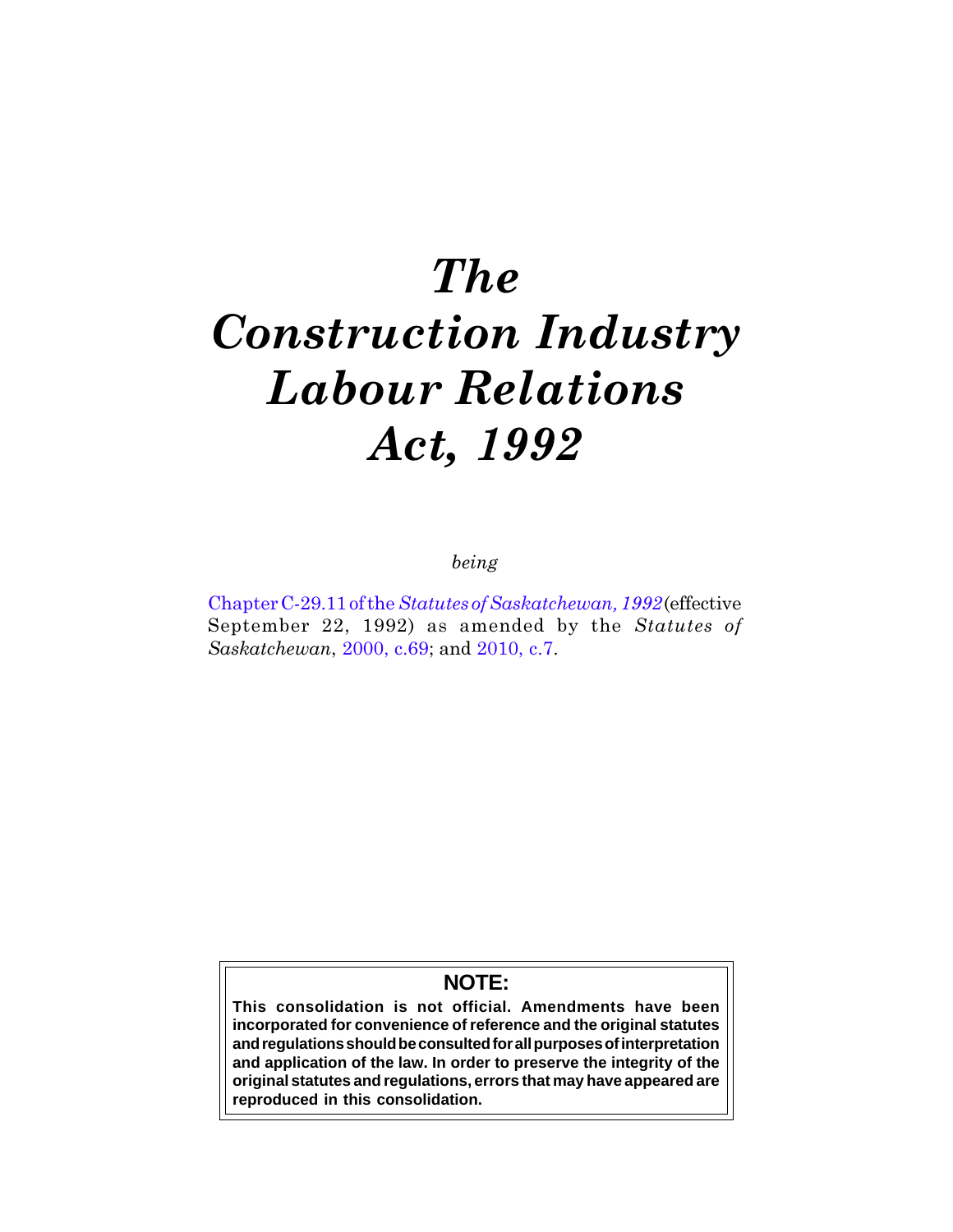# Table of Contents

#### SHORT TITLE, INTERPRETATION AND APPLICATION

- 1 Short title
- 2 Interpretation
- 3 Application
- 4 Purpose and construction of Act
- RIGHTS OF UNIONIZED EMPLOYERS 5 Rights of unionized employers and duties of representatives employers' organizations

#### BOARD

- 6 Powers of the board
- 6.1 Abandonment of bargaining rights by trade union
- 7 Determining appropriate unit
- 8 Finality of board orders

# APPROPRIATE TRADE DIVISION

9 Appropriate trade division

#### REPRESENTATIVE EMPLOYERS' ORGANIZATIONS

- 9.1 Designation of representative employers' organizations
- 10 Designation by minister
- 10.1 Right to join representative employers' organization
- 10.2 Constitution and bylaws of representative employers' organizations
- 10.3 Determination of representative employers' organizations by board
- 10.4 Power of board to vary orders
- 10.5 Vote re determining representative employers' organization
- 11 to 13 Repealed
- 14 Effect of designation or determination
- 15 Subsequent employer bound
- 16 Certain provisions void
- 17 Certain collective bargaining agreements to remain in force
- 18 Spin-off corporations, etc.
- 18.1 Powers of board re section 18
- 18.2 Unfair labour practice

#### COUNCIL OF LOCALS OF TRADE UNION

- 19 Council of locals
- 20 Effect of agreement

PROJECT AND NATIONAL COLLECTIVE AGREEMENTS

21 Certain agreements protected

# STRIKES AND LOCKOUTS

- 22 Conciliation, strike vote required
- 23 Notice of strike or lockout
- 24 Selective strikes, lockouts not permitted

## UNFAIR LABOUR PRACTICES

- 25 Unfair labour practice re strike
- 26 Unfair labour practice re lockout
- 27 Unfair labour practice re bargaining
- 28 Unfair labour practice re council of locals

# CONTRACT ADMINISTRATION AND

# INDUSTRY DEVELOPMENT FEES

# GENERAL

- 30 Ratification votes among unionized employers
- 31 Grievances
- 32 Pre-job conferences
- 33 Notices

29 Fees

- 34 Regulations
- 35 Offence
- 36 Limitation period
- 37 Transitional

**SCHEDULE** Designation of Representative Employers' Organizations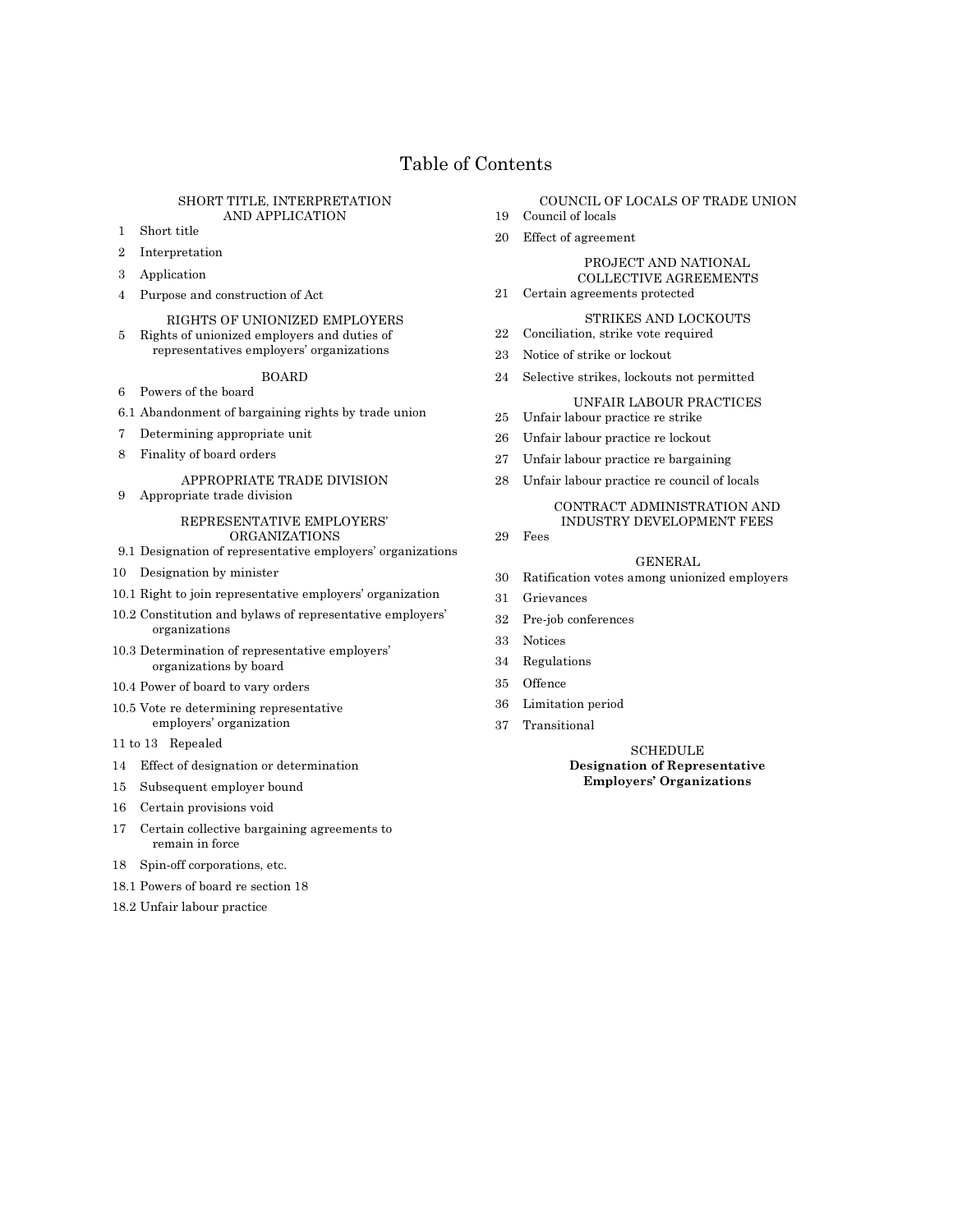# CHAPTER C-29.11

# An Act respecting Labour Relations in the Construction Industry

# SHORT TITLE, INTERPRETATION AND APPLICATION

## Short title

1 This Act may be cited as The Construction Industry Labour Relations Act, 1992. Interpretation

# 2 In this Act:

(a) "appropriate trade division" means a trade division that is determined to be an appropriate trade division pursuant to section 9;

(a.1) "appropriate unit" means a unit of employees appropriate for the purpose of bargaining collectively;

(b) "bargaining collectively" means bargaining collectively as defined in The Trade Union Act;

(c) "board" means the Labour Relations Board continued pursuant to section 4 of The Trade Union Act;

(d) "collective bargaining agreement" means a collective bargaining agreement as defined in The Trade Union Act;

# (e) "construction industry":

(i) means the industry in which the activities of constructing, erecting, reconstructing, altering, remodelling, repairing, revamping, renovating, decorating or demolishing of any building, structure, road, sewer, water main, pipeline, tunnel, shaft, bridge, wharf, pier, canal, dam or any other work or any part of a work are undertaken; and

(ii) includes all activities undertaken with respect to all machinery, plant, fixtures, facilities, equipment, systems and processes contained in or used in connection with a work mentioned in subclause (i) but does not include maintenance work;

(f) Repealed. 2010, c.7, s.30.

(g) "employers' organization" means an organization of unionized employers that has, as one of its objectives, the objective of bargaining collectively on behalf of unionized employers;

(h) "jurisdictional assignment plan" means a plan established in the regulations that creates a mechanism for the resolution of a jurisdictional dispute;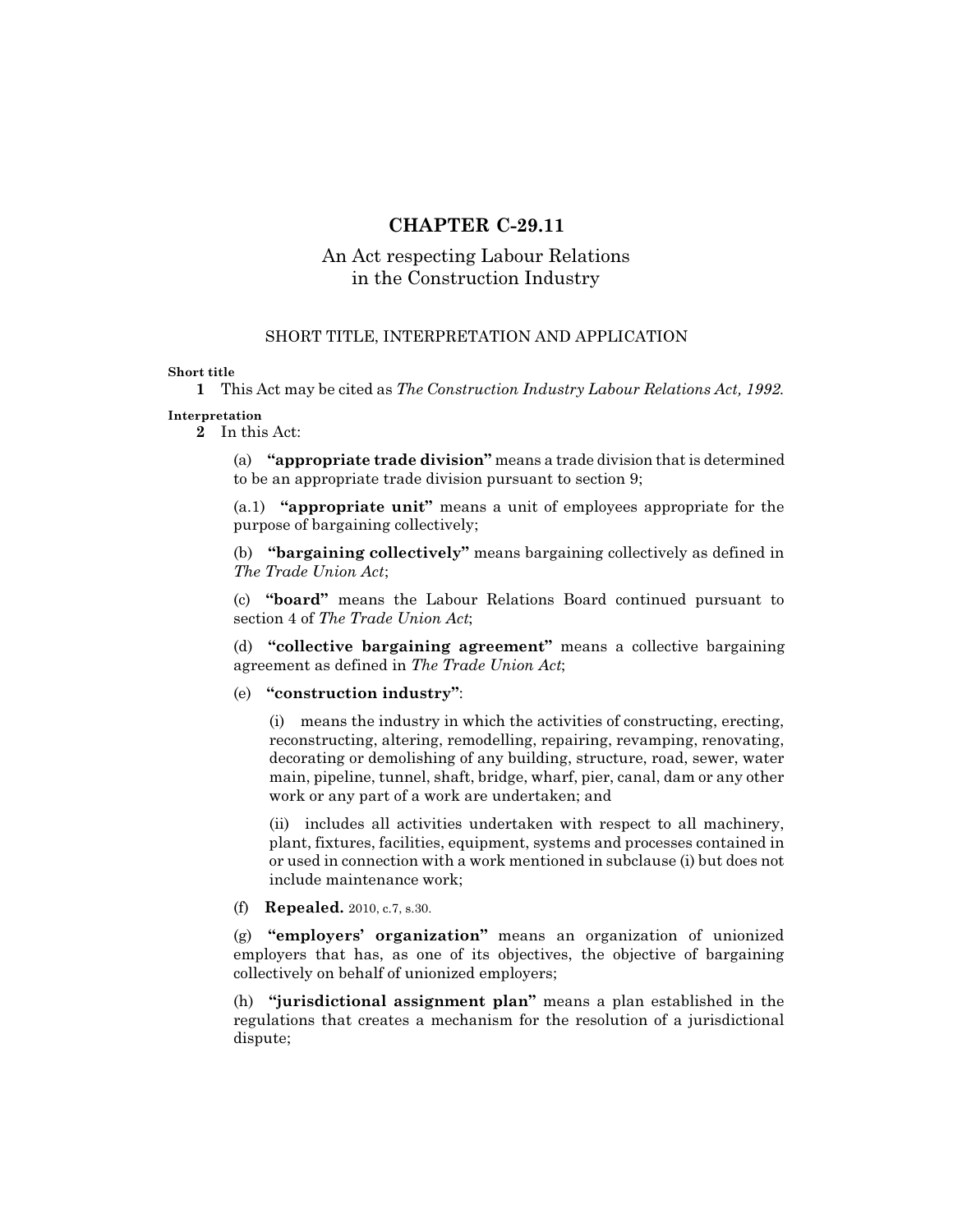(i) "jurisdictional dispute" means a dispute between two or more trade unions over the assignment of work to trade union members or to workers of a particular trade or craft;

(j) "minister" means the member of the Executive Council to whom for the time being the administration of this Act is assigned;

 $(i,1)$  "ministry" means the ministry over which the minister presides;

(k) "national collective agreement" means a collective bargaining agreement negotiated between a trade union and a group of employers that applies in two or more jurisdictions in Canada;

(l) "project collective agreement" means a collective bargaining agreement that is to be effective during the term of a project and that is negotiated among:

(i) a trade union or unions;

(ii) where applicable, a representative employers' organization or organizations; and

(iii) a project owner or project owners;

(m) "representative employers' organization" means an employers' organization that is the exclusive agent to bargain collectively on behalf of all unionized employers in a trade division and that results from:

- (i) a designation pursuant to section 9.1 or 10; or
- (ii) a determination of the board pursuant to section 10.3;

(n) "rights, duties and obligations" means the rights, duties and obligations imposed by or arising pursuant to this Act or The Trade Union Act;

(o) "sector of the construction industry" means any of the following sectors of the construction industry:

- (i) the commercial, institutional and industrial sector;
- (ii) the residential sector;
- (iii) the sewer, tunnel and water main sector;
- (iv) the pipeline sector;
- (v) the roadbuilding sector;
- (vi) the powerline transmission sector;

(p) "trade division" means all unionized employers in a sector or sectors of the construction industry that are:

- (i) in a trade; or
- (ii) in an identifiable class or group of unionized employers in a trade;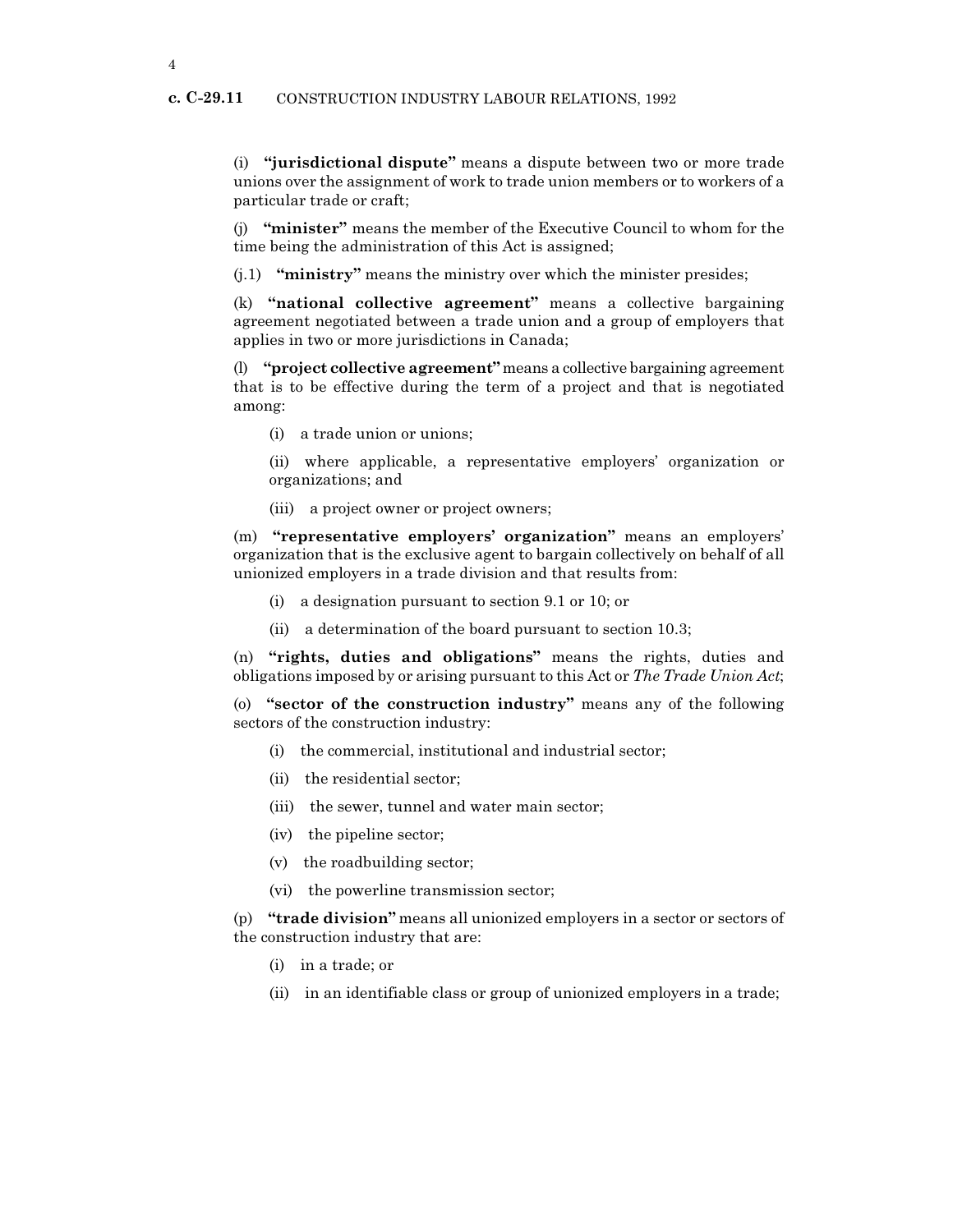(q) "trade union" includes all of the locals of a trade union, where more than one local of the trade union has established the right to bargain collectively on behalf of the unionized employees of unionized employers in a trade division;

(r) "unionized employee" means an employee who is employed by a unionized employer and with respect to whom a trade union has established the right to bargain collectively with the unionized employer;

(s) "unionized employer" means an employer in a trade division with respect to whom a trade union has established the right to bargain collectively on behalf of the unionized employees in that trade division:

(i) pursuant to an order of the board made pursuant to clause  $5(a)$ , (b) or (c) of The Trade Union Act; or

(ii) as a result of the employer's having recognized the trade union as the agent to bargain collectively on behalf of those unionized employees.

> 1992, c.C-29.11, s.2; 2000, c.69, s.3; 2010, c.7, s.3.

Application

3 Subject to section 4, this Act applies to the construction industry in Saskatchewan.

1992, c.C-29.11, s.3; 2010, c.7, s.4.

## Purpose and construction of Act

4(1) Subject to subsections (2) and (3), the purpose of this Act is to permit a system of collective bargaining in the construction industry to be conducted by trade on a province-wide basis between an employers' organization and a trade union with respect to a trade division.

(2) Nothing in this Act:

(a) precludes a trade union from seeking an order pursuant to clause  $5(a)$ , (b) or (c) of The Trade Union Act for an appropriate unit consisting of:

- (i) employees of an employer in more than one trade or craft; or
- (ii) all employees of an employer; or

(b) limits the right to obtain an order pursuant to clause  $5(a)$ , (b) or (c) of The Trade Union Act in the construction industry to those trade unions that are referred to in a determination made by the minister pursuant to section 9.

(3) In exercising its powers pursuant to clause  $5(a)$  of The Trade Union Act, the board shall make no presumption that a craft unit is a more appropriate unit in the construction industry than any other form of appropriate unit.

(4) This Act does not apply to an employer and a trade union with respect to an order mentioned in clause (2)(a) or (b).

(5) If, after the coming into force of this section, a unionized employer becomes subject to an order mentioned in clause  $(2)(a)$  or (b) with respect to its employees, the employer is no longer governed by this Act.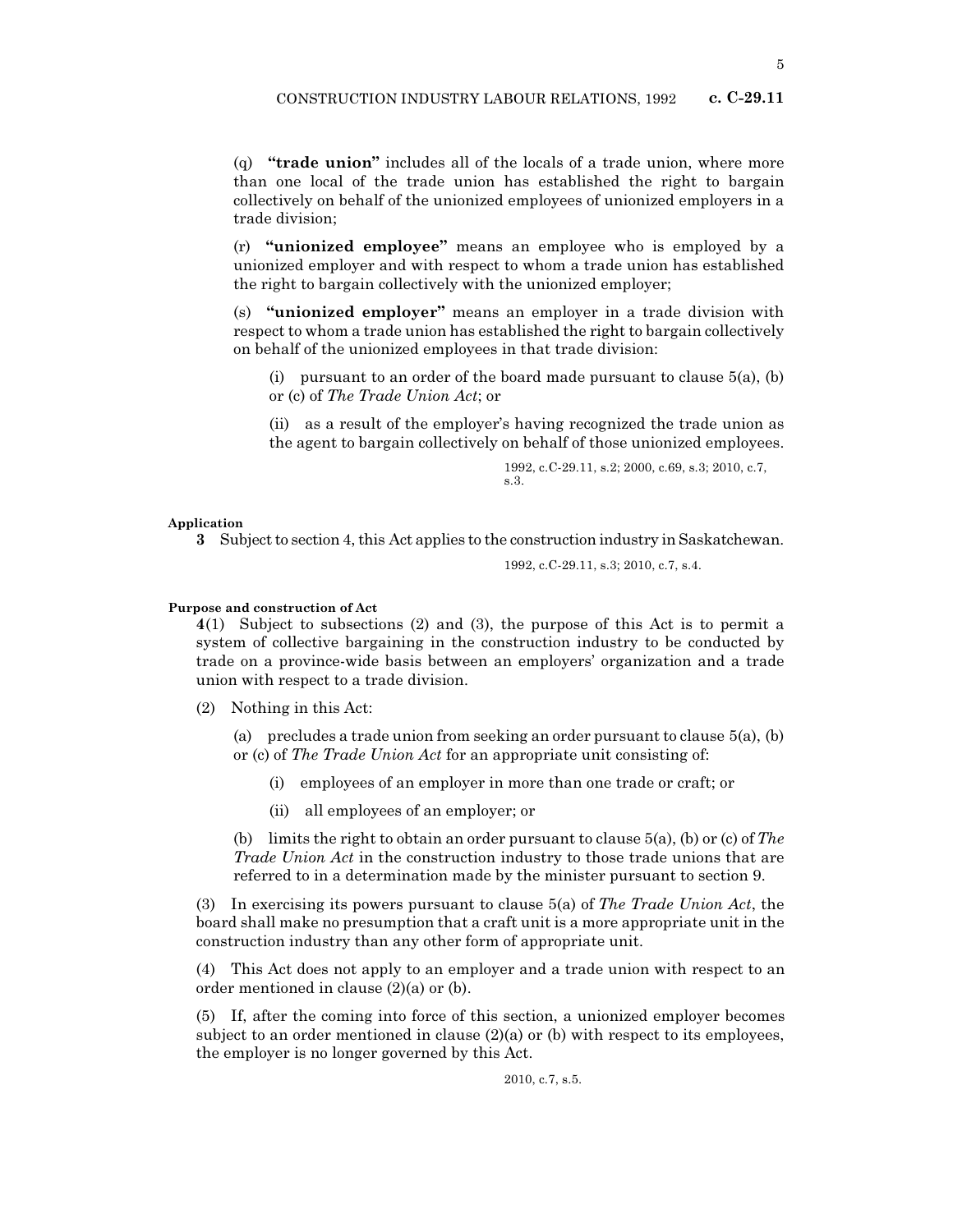## c. C-29.11 CONSTRUCTION INDUSTRY LABOUR RELATIONS, 1992

# RIGHTS OF UNIONIZED EMPLOYERS

#### Rights of unionized employers and duties of representative employers' organizations

5(1) Subject to the other provisions of this Act, unionized employers have the right, in the manner set out in this Act:

(a) to organize, and to form, join or assist in, an employers' organization; and

(b) to engage in collective bargaining through an employers' organization of their choosing.

(2) No representative employers' organization shall merge or amalgamate with any other employers' organization.

(3) No representative employers' organization shall assign or transfer any of its rights, duties or obligations to any other representative employers' organization.

(4) If an employer is represented by a representative employers' organization, the provisions of The Trade Union Act that relate to an employer apply, with any necessary modification, to that representative employers' organization.

(5) In discharging the duties of a representative employers' organization pursuant to this Act or The Trade Union Act, a representative employers' organization shall not act in a manner that is arbitrary, discriminatory or in bad faith in representing any of the employers on whose behalf it acts.

2010, c.7, s.6.

#### BOARD

# Powers of the board

6(1) In addition to the powers conferred on it by this Act, the board has all the powers conferred on it by The Trade Union Act, and the orders of the board pursuant to this Act are enforceable in the same manner as orders of the board pursuant to The Trade Union Act.

(2) In addition to any other order that it may make pursuant to this Act, the board may make orders:

- (a) determining whether an organization is an employers' organization;
- (b) determining whether an employer is a unionized employer;
- (c) determining whether an employee is a unionized employee;
- (d) determining whether an unfair labour practice has occurred;

(d.1) determining whether the bargaining rights of a trade union in the construction industry have been abandoned in relation to a unionized employer;

(e) determining whether this Act is being or has been contravened;

(f) requiring compliance with this Act, the regulations or any decision of the board with respect to a matter before the board.

(3) The board may determine any question of fact that is necessary to its jurisdiction.

1992, c.C-29.11, s.6; 2010, c.7, s.7.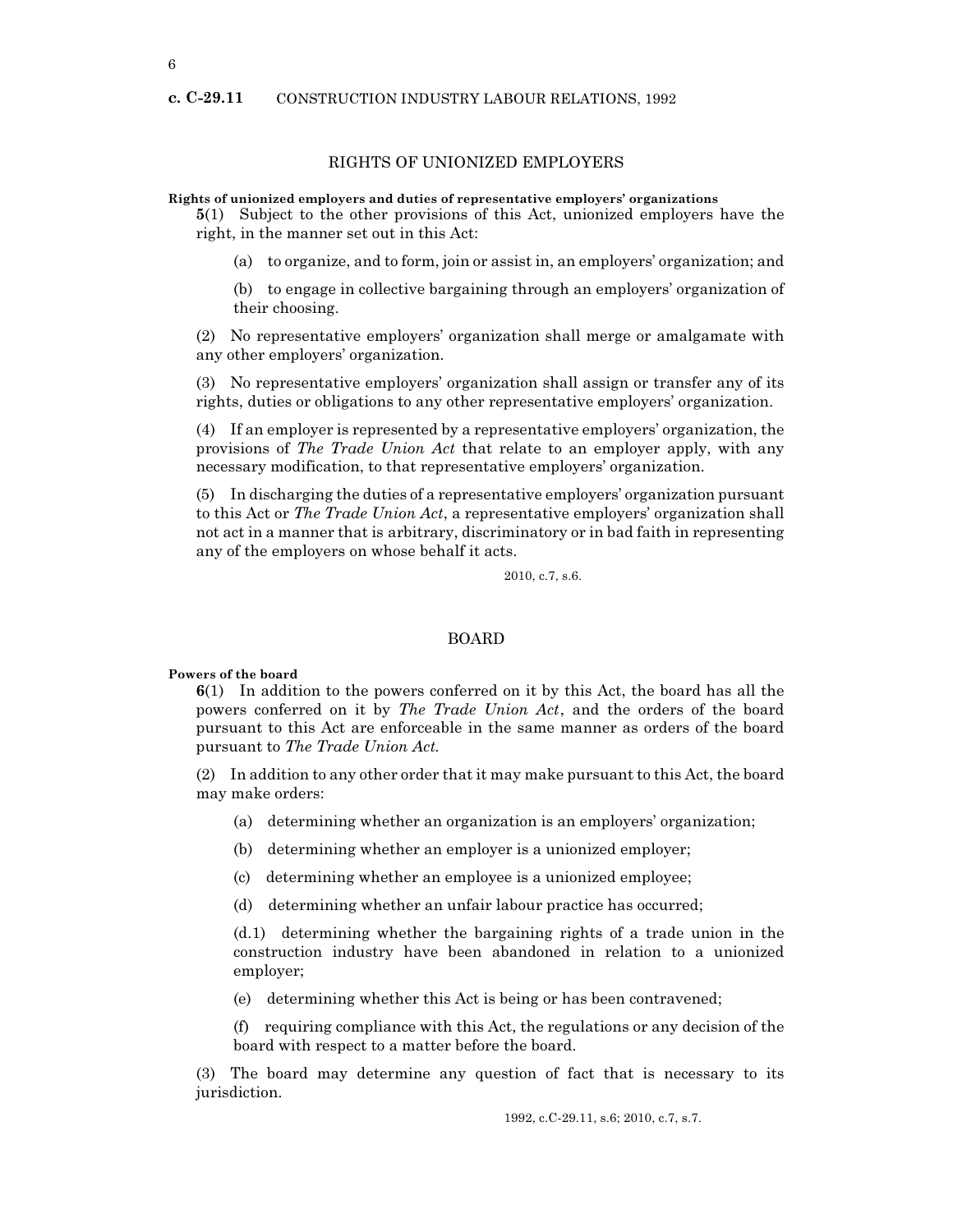# Abandonment of bargaining rights by trade union

6.1(1) The board may make a determination as to whether a trade union in the construction industry has abandoned its bargaining rights in relation to a unionized employer.

(2) Without limiting the circumstances under which the board may make a determination mentioned in subsection (1), the board may make a determination on an application made by:

(a) a unionized employer to whom the bargaining rights relate;

(b) one or more unionized employees within an appropriate unit of a unionized employer; or

(c) a trade union for the purposes of enforcing its bargaining rights against an employer.

(3) An application for a determination that a trade union has abandoned its bargaining rights may be brought by a unionized employer only in a circumstance where the trade union has been inactive in promoting and enforcing its bargaining rights against the employer for a period of at least three years before the application.

(4) For the purposes of subsection (1):

(a) the board is not limited in the exercise of its jurisdiction by the system of collective bargaining in the construction industry pursuant to this Act or by the absence of employees in the appropriate unit of an employer with an active presence in the construction industry;

(b) there is a presumption that a trade union has abandoned its bargaining rights if it has taken no action to attempt to promote and enforce its bargaining rights against the unionized employer for a period of at least three years;

(c) the board may consider any period of inactivity by a trade union in the promotion and enforcement of its bargaining rights, whether that period occurred before, on or after the coming into force of this section or the filing of any application pursuant to this Act or The Trade Union Act respecting that employer; and

(d) the board may determine a date on which a trade union's bargaining rights should be considered to have been abandoned and ceased to be in effect in relation to an employer.

(5) If the board determines that a trade union has abandoned its bargaining rights in relation to a unionized employer, the board may make any order that it considers appropriate in the circumstances to give effect to its determination.

(6) Nothing in this section is to be interpreted as limiting the authority or power of the board to make findings or orders respecting the issue of abandonment of bargaining rights involving employers and trade unions that are not part of the construction industry.

(7) This section applies to every application for a determination that a trade union has abandoned its bargaining rights, whether that application is brought before, on or after the coming into force of this section.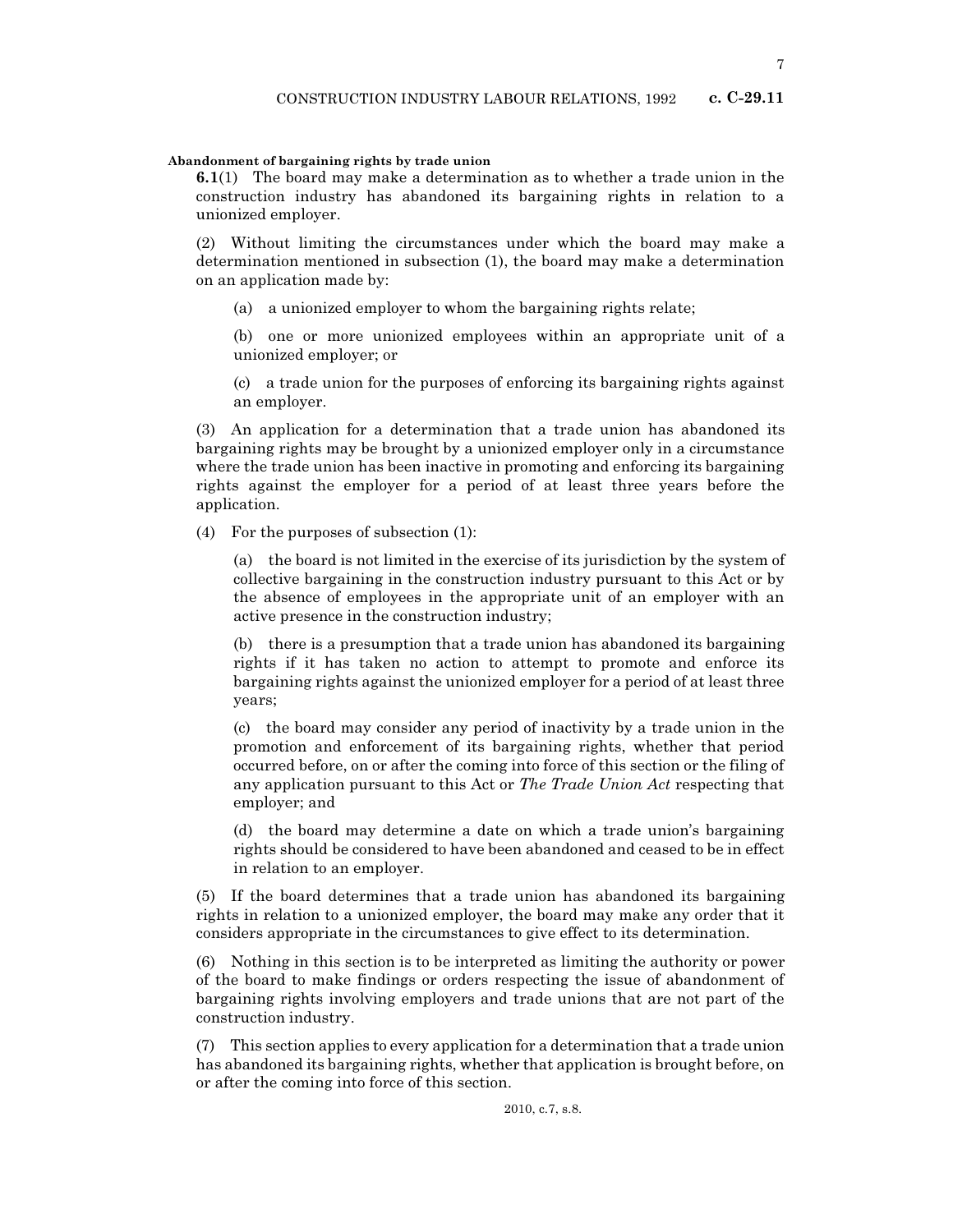# Determining appropriate unit

7 If a trade union applies pursuant to The Trade Union Act for certification as the bargaining agent of the employees of an employer in the construction industry, the board shall determine the appropriate unit of employees by reference to whatever factors the board considers relevant to the application, including:

(a) the geographical jurisdiction of the trade union making the application; and

(b) whether the appropriate unit should or should not be confined to a particular project.

2010, c.7, s.9.

# Finality of board orders

8 There is no appeal from an order or decision of the board pursuant to this Act, and the proceedings, orders and decisions of the board are not reviewable by any court of law or by any certiorari, mandamus, prohibition, injunction or any other proceeding.

1992, c.C-29.11, s.8.

# APPROPRIATE TRADE DIVISION

Appropriate trade division

9(1) The minister may determine a trade division to be an appropriate trade division for the purposes of this Act.

(2) Before making a determination pursuant to subsection (1), the minister may conduct, or cause to be conducted, any inquiry or consultation that the minister considers necessary.

(3) In making a determination pursuant to subsection (1), the minister shall recognize an agreement between unionized employers and a trade union or unions as to the appropriate trade division for the purposes of this Act.

(4) The minister shall consider a request by a unionized employer, a representative employers' organization or a trade union to make a determination pursuant to subsection (1) and make a determination within 90 days after the receipt of the request.

(5) The minister may make a determination pursuant to subsection (1) with respect to one or more sectors of the construction industry.

(6) Where the minister considers it appropriate to do so, the minister may amend a determination pursuant to subsection (1).

1992, c.C-29.11, s.9.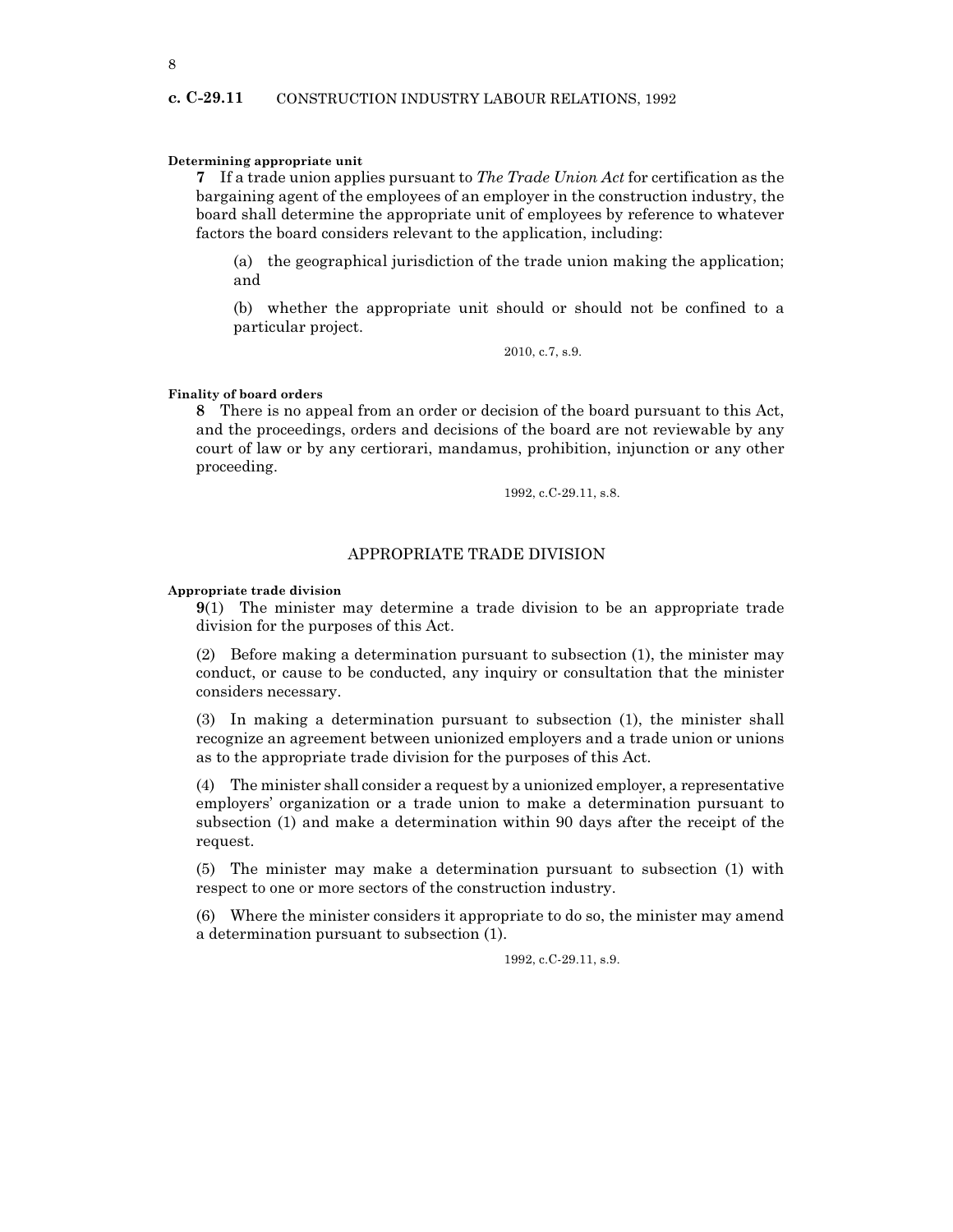# REPRESENTATIVE EMPLOYERS' ORGANIZATIONS

# Designation of representative employers' organizations

9.1 Each employers' organization set out in Column 1 of the Schedule to this Act is designated as the representative employers' organization to act as the exclusive agent to bargain collectively on behalf of all unionized employers in the trade divisions set out in Column 2 of the Schedule opposite the name of the employers' organization.

2000, c.69, s.5.

# Designation by minister

10(1) Where the minister makes a determination of an appropriate trade division pursuant to section 9, the minister:

(a) subject to subsection (3), may designate an employers' organization as the representative employers' organization to act as the exclusive agent to bargain collectively on behalf of all unionized employers in that appropriate trade division; and

(b) may make that designation subject to any terms and conditions that the minister considers appropriate.

(2) An employers' organization that wishes to be designated by the minister pursuant to subsection (1) shall, within 30 days after the day on which the minister determines the trade division to be an appropriate trade division, file with the minister:

- (a) a notice stating that it wishes to be so designated; and
- (b) a copy of its constitution and bylaws.

(3) In determining which employers' organization to designate as the representative employers' organization pursuant to subsection (1), the minister:

(a) may conduct or cause to be conducted any inquiry or consultation with unionized employers, employers' organizations and trade unions that the minister considers necessary;

(b) shall consider the representative character of any employers' organization that has given notice that it wishes to be designated.

# 1992, c.C-29.11, s.10.

#### Right to join representative employers' organization

10.1 If a representative employers' organization is designated pursuant to section 9.1 or 10, or is determined by the board pursuant to section 10.3, to act as the exclusive agent to bargain collectively on behalf of all unionized employers in the trade division, each unionized employer in the trade division is entitled to join the representative employers' organization and participate in its activities.

2010, c.7, s.10.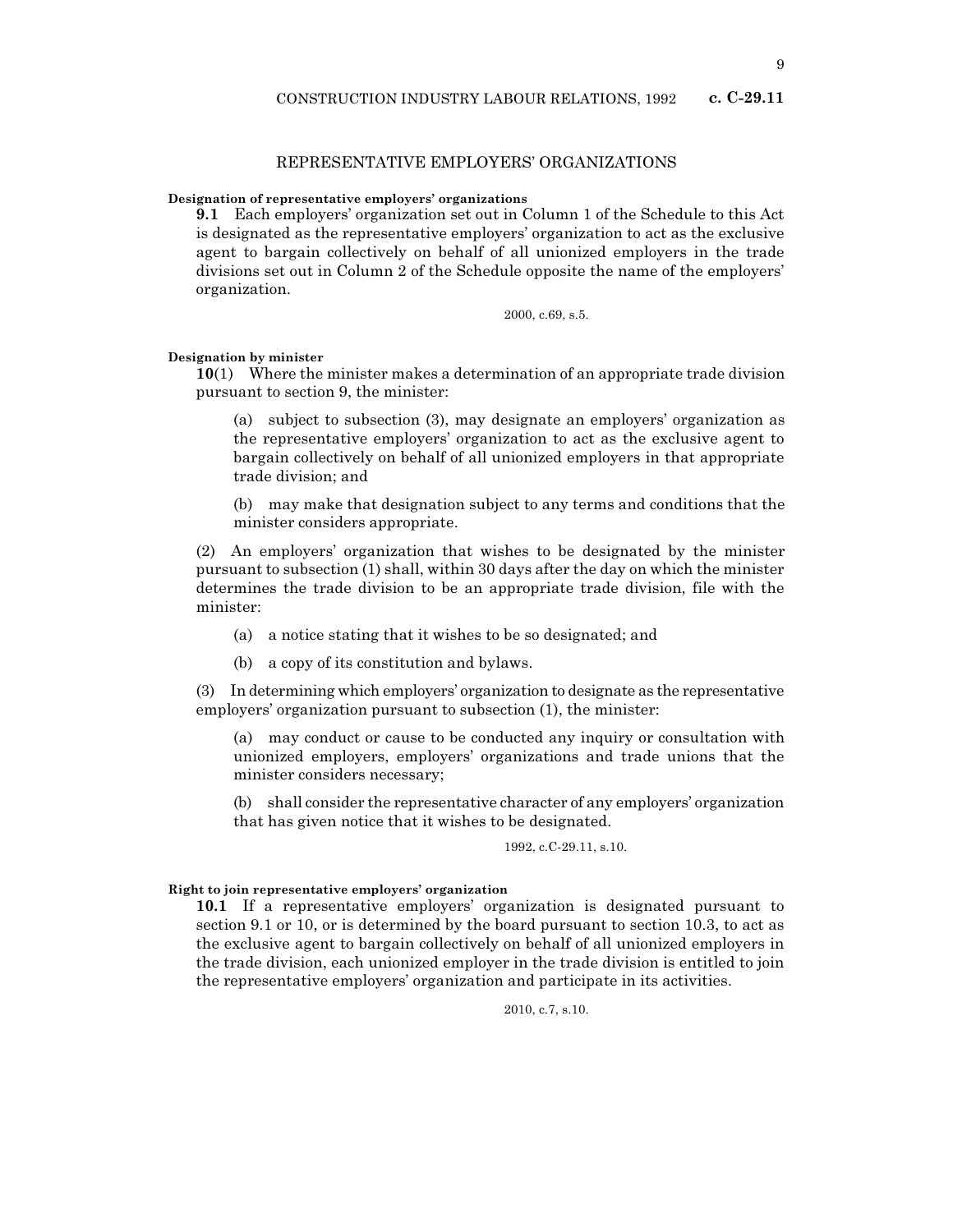# Constitution and bylaws of representative employers' organizations

10.2(1) Subject to this section, the constitution and bylaws of a representative employers' association are in force only after they are approved or amended by the board pursuant to subsection (4).

(2) A representative employers' organization must file with the board a copy of its constitution and bylaws:

(a) within 90 days after the coming into force of section 9.1 in the case of a representative employers' organization that is designated pursuant to that section;

(b) within 90 days after its designation in the case of a representative employers' organization that is designated by the minister pursuant to section 10; and

(c) within 90 days after the date of its determination in the case of a representative employers' organization that is determined by the board pursuant to section 10.3.

(3) Where a representative employers' organization is designated pursuant to section 9.1, its constitution and bylaws continue in force:

(a) until they are approved or amended by the board pursuant to subsection (4) if the constitution and bylaws are filed with the board in accordance with clause  $(2)(a)$ ; and

(b) until the expiry of the 90-day period set out in clause  $(2)(a)$  if the constitution and bylaws are not filed with the board in accordance with that clause.

(4) Within 120 days after the filing of the constitution and bylaws of a representative employers' organization, the board shall:

(a) approve the constitution and bylaws; or

(b) after conducting a hearing with respect to the matter, amend the constitution and bylaws to ensure that they comply with this Act.

(5) A representative employers' organization must file with the board a copy of any amendments that it makes to its constitution and bylaws, and no amendment to the constitution or bylaws of a representative employers' organization has any effect until it is approved by the board.

2000, c.69, s.6; 2010, c.7, s.11.

# Determination of representative employers' organizations by board

10.3(1) In this section, "unionized employer" means a unionized employer who is actively involved in the construction industry in Saskatchewan and who, in the one-year period before the date of an application pursuant to this section, employed one or more unionized employees in the trade division with respect to which the application is made.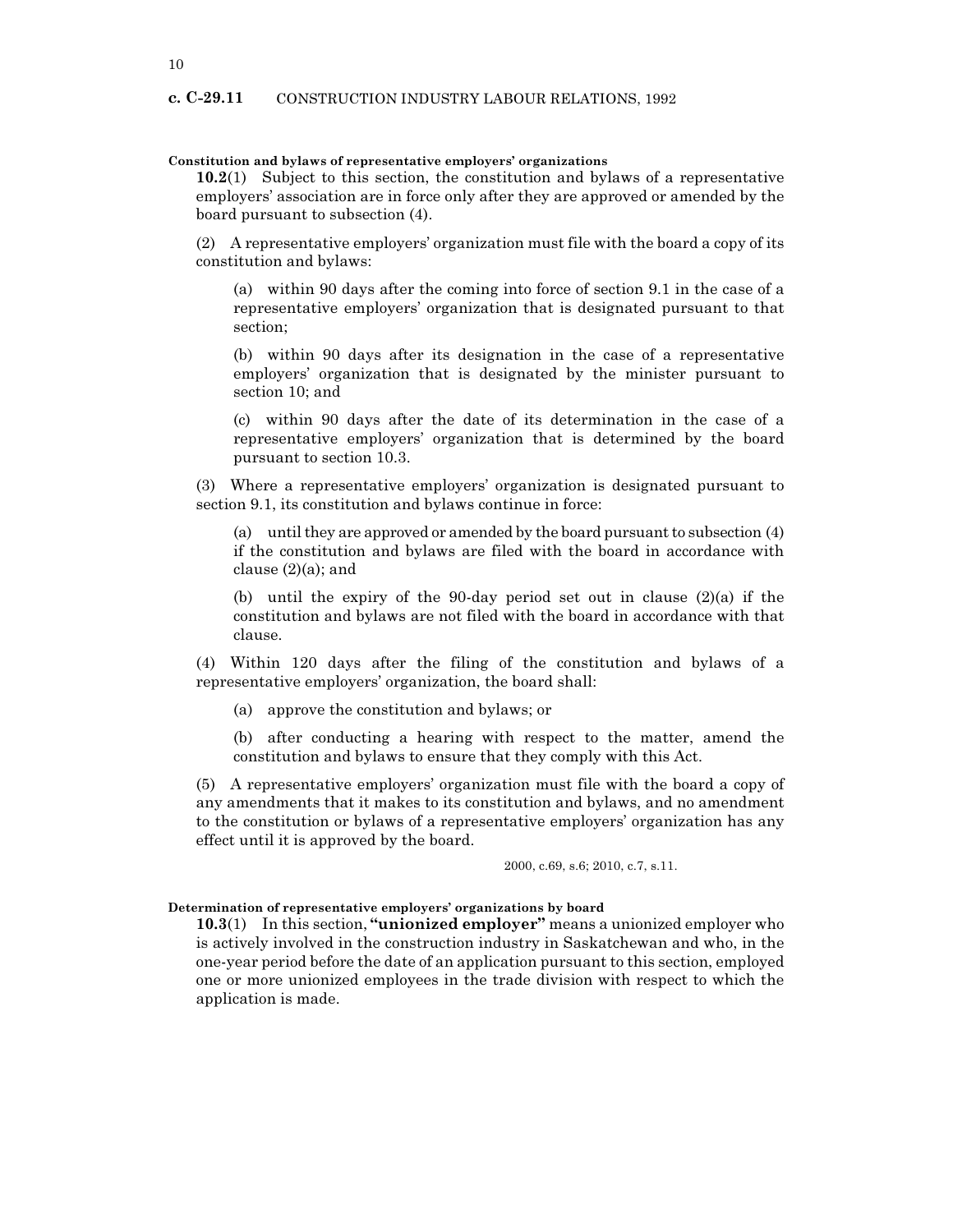(2) Subject to subsections (4) and (5), on and after the coming into force of this section, an employers' organization that claims to represent a majority of the unionized employers in a trade division may apply to the board for an order determining it to be the representative employers' organization for all unionized employers in that trade division.

(3) An application pursuant to this section must be made in accordance with any regulations made by the board.

(4) An application pursuant to this section may be made only during the month of January in any year if the application concerns a trade division for which:

(a) another employers' organization has been continued as the representative employers' organization pursuant to section 10; or

(b) the board has previously determined that another employers' organization is the representative employers' organization pursuant to this section.

(5) If an application is made pursuant to this section, the board may make orders:

(a) determining the trade division that is appropriate for the purposes of collective bargaining;

(b) determining which employers' organization represents, in the opinion of the board, a majority of the unionized employers in the trade division; and

(c) determining that the employers' organization that represents a majority of the unionized employers in the trade division is the representative employers' organization to act as the exclusive agent to bargain collectively on behalf of all unionized employers in that trade division.

2010, c.7, s.12.

#### Power of board to vary orders

10.4 The board may amend or vary an order made by it pursuant to section 10.3 if:

(a) the representative employers' organization and the trade union affected agree to the amendment or variation; or

(b) the amendment or variation is considered by the board to be necessary for the purpose of clarifying or correcting the order or the determination, as the case may be.

#### 2010, c.7, s.12.

#### Vote re determining representative employers' organization

10.5(1) For the purposes of determining the employers' organization that represents a majority of unionized employers in a trade division, the board may direct a vote to be taken of all unionized employers eligible to vote to determine the question.

(2) For the purposes of a vote pursuant to this section, each employer is entitled to only one vote.

(3) In a vote pursuant to this section, a majority of the unionized employers eligible to vote constitutes a quorum.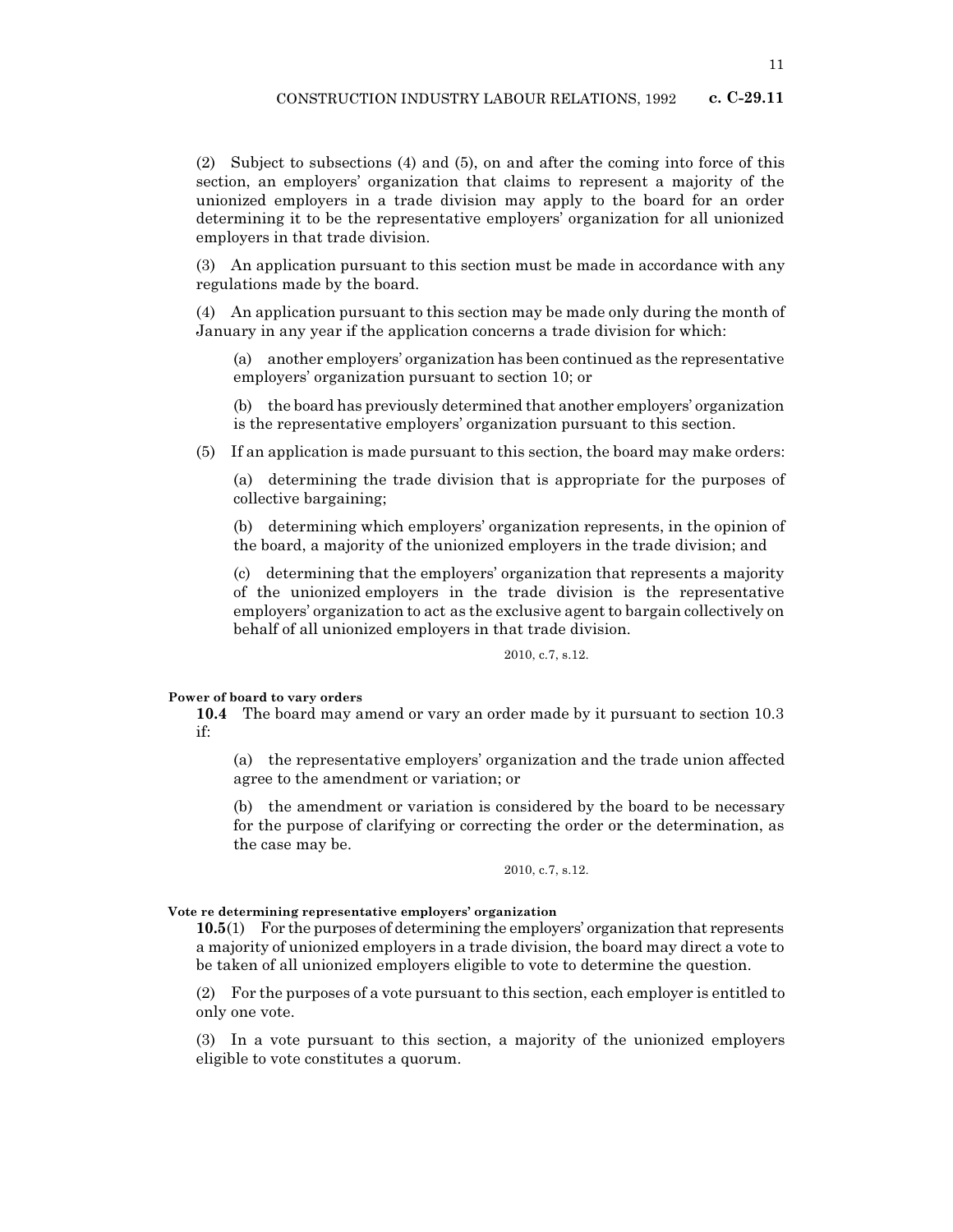(4) In a vote pursuant to this section, a majority of the unionized employers who vote shall determine the employers' organization that represents the majority of unionized employers.

- (5) A vote pursuant to this section must be by secret ballot.
- (6) The board or a person appointed by the board shall:
	- (a) conduct the voting; and
	- (b) count the ballots cast.

(7) A unionized employer who has voted at a vote taken pursuant to this Act is not competent or compellable to give evidence in any court proceedings whatsoever as to how the unionized employer voted.

2010, c.7, s.12.

# 11 to 13 Repealed. 2000, c.69, s.7.

# Effect of designation or determination

14 If an employers' organization is designated or determined to be the representative employers' organization for a trade division:

(a) all of the rights, duties and obligations of unionized employers in a trade division vest in the representative employers' organization to the extent that is necessary to give effect to this Act;

(b) the representative employers' organization is the exclusive agent to bargain collectively on behalf of all unionized employers in the trade division;

(c) a trade union representing the unionized employees in the trade division shall bargain collectively with the representative employers' organization with respect to those unionized employees; and

(d) a collective bargaining agreement that is made after the designation or determination with any person or organization other than the representative employers' organization is void.

> 1992, c.C-29.11, s.14; 2000, c.69, s.8; 2010, c.7, s.13.

# Subsequent employer bound

15(1) If an employers' organization is designated or determined to be the representative employers' organization with respect to a trade division, clauses 14(a) to (d) apply to:

(a) an employer who subsequently becomes a unionized employer in that trade division; or

(b) a unionized employer who subsequently becomes engaged in the construction industry in that trade division.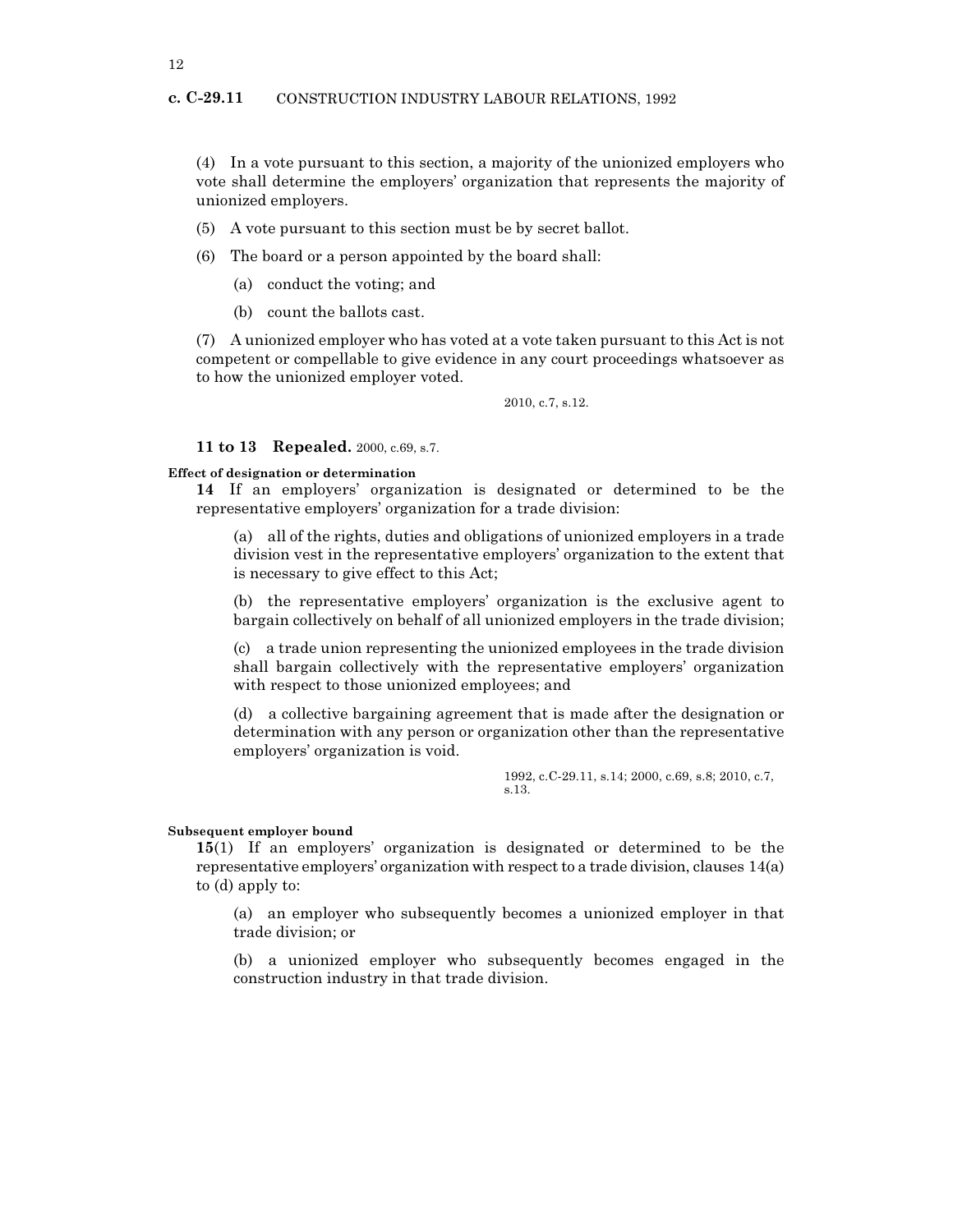(2) If subsection (1) applies, the unionized employer is bound by the terms and conditions of any collective bargaining agreement then in effect between the representative employers' organization and a trade union with respect to that trade division.

> 1992, c.C-29.11, s.15; 2000, c.69, s.9; 2010, c.7, s.14.

## Certain provisions void

16(1) If an employers' organization is designated or determined to be the representative employers' organization for a trade division:

(a) subject to subsection (2), the representative employers' organization has the authority and the responsibility to negotiate and conclude a collective bargaining agreement on behalf of the unionized employers in the trade division;

(b) no other employers' organization has the right to interfere with the negotiation of a collective bargaining agreement or veto any proposed collective bargaining agreement negotiated by the representative employers' organization; and

(c) any provision in the constitution or bylaws of any employers' organization that is contrary to clause (a) or (b) is void.

(2) If an employers' organization is designated or determined to be the representative employers' organization for more than one trade division, only the unionized employers in one trade division are entitled to make decisions with respect to negotiating and concluding a collective bargaining agreement on behalf of the unionized employers in that trade division.

> 1992, c.C-29.11, s.16; 2000, c.69, s.10; 2010, c.7, s.15.

# Certain collective bargaining agreements to remain in force

17 Subject to sections 33 and 34 of *The Trade Union Act*, a collective bargaining agreement between a representative employers' organization and a trade union with respect to a trade division remains in force for its term notwithstanding that:

(a) another employers' organization becomes the representative employers' organization with respect to the trade division; or

(b) another trade union represents the unionized employees of an employer.

2010, c.7, s.16.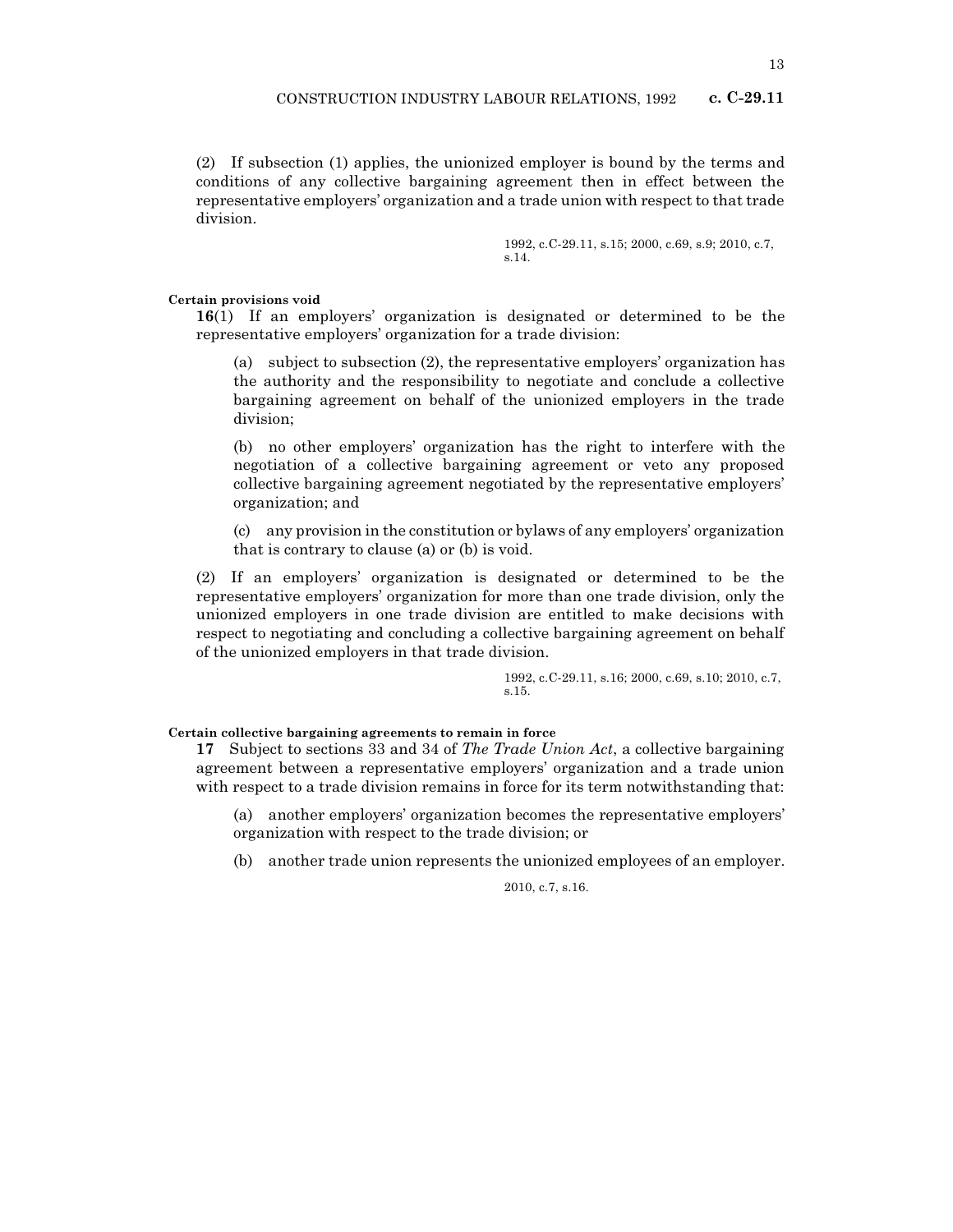Spin-off corporations, etc.

18(1) On the application of an employer or a trade union affected, the board may declare more than one corporation, partnership, individual or association to be one unionized employer for the purposes of this Act and The Trade Union Act where, in the opinion of the board, associated or related businesses, undertakings or other activities are carried on under common control or direction by or through those corporations, partnerships, individuals or associations.

(2) Repealed. 2000, c.69, s.11.

(3) In exercising its discretion pursuant to subsection (1), the board may recognize the practice of non-unionized employers performing work through unionized subsidiaries.

(4) The effect of a declaration pursuant to subsection (1) is that the corporations, partnerships, individuals and associations:

(a) constitute a unionized employer in a specified trade division; and

(b) are bound by a designation of a representative employers' organization pursuant to section 9.1 or 10 or by a determination of a representative employers' organization pursuant to section 10.3.

(5) The board may make an order granting any additional relief that it considers appropriate where:

(a) the board makes a declaration pursuant to subsection (1); and

(b) in the opinion of the board, the associated or related businesses, undertakings or activities are carried on by or through more than one corporation, partnership, individual or association for the purpose of avoiding:

(i) the effect of a designation or determination of a representative employers' organization with respect to a trade division; or

(ii) a collective bargaining agreement that is in effect or that may come into effect between the representative employers' organization and a trade union.

(6) Where the board is considering whether to grant additional relief pursuant to subsection (5), the burden of proof that the associated or related businesses, undertakings or activities are carried on by or through more than one corporation, partnership, individual or association for a purpose other than a purpose set out in subclause  $(5)(b)(i)$  or  $(ii)$  is on the corporation, partnership, individual or association.

(7) An order pursuant to subsection (5) may be made effective from a day that is not earlier than the date of the application to the board pursuant to subsection (1).

> 1992, c.C-29.11, s.18; 2000 c.69, s.11; 2010, c.7, s.17.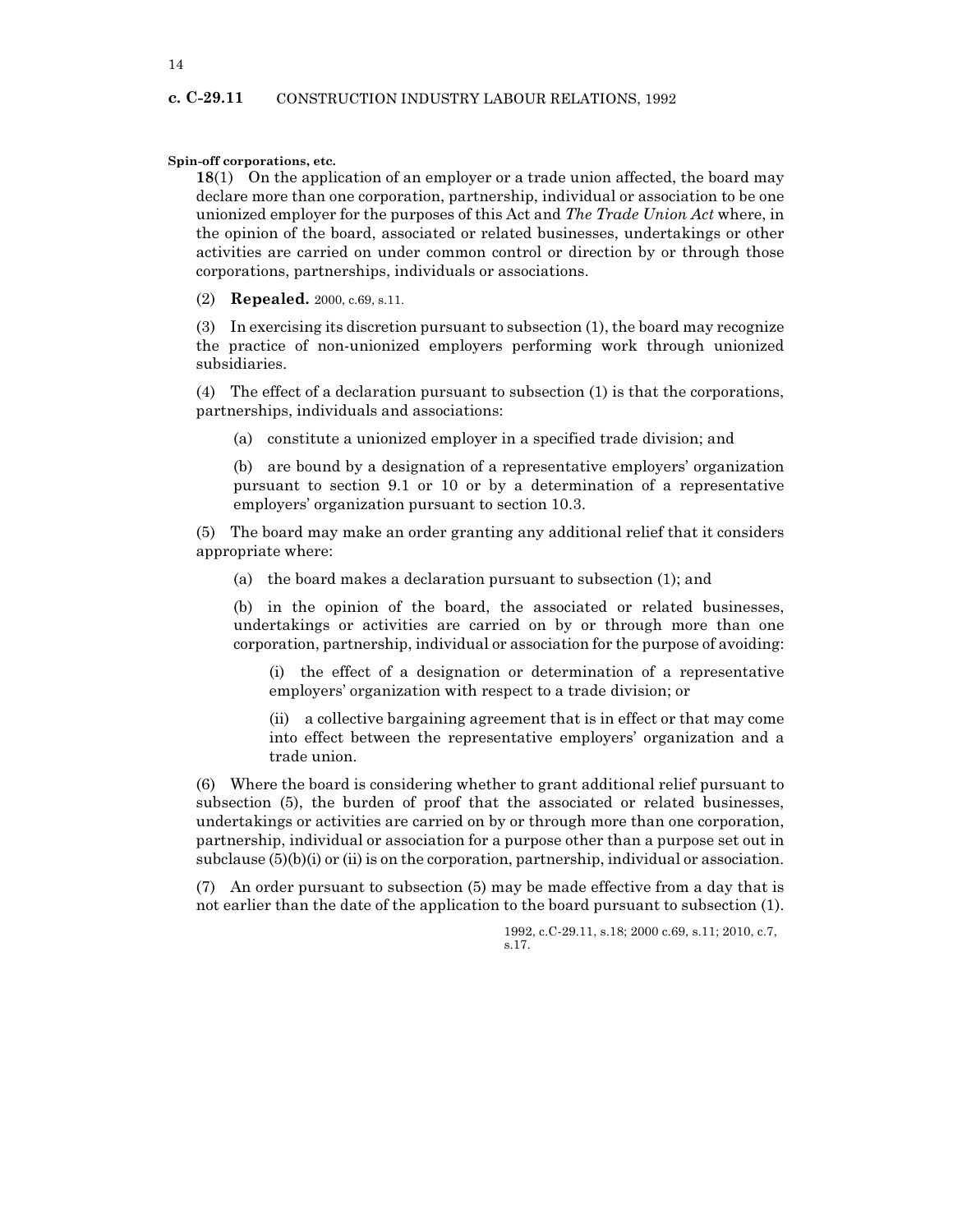## Powers of board re section 18

18.1 In relation to any proceeding brought pursuant to section 18, the board may:

(a) order prehearing procedures, including prehearing conferences that are held in private, and direct the times, dates and places of the hearings for those procedures;

(b) make any examination of records and any inquiries that the board considers necessary;

(c) at any stage of a proceeding, compel any person to provide information or produce records and things that may be relevant to a matter before the board, after providing the parties an opportunity to make representations;

(d) authorize an investigating officer to exercise any of the powers set out in clauses (a) to (c) on behalf of the board.

2000, c.69, s.12.

# Unfair labour practice

18.2(1) It is an unfair labour practice for an employer to discharge, lay off or threaten to discharge or lay off an employee by reason of the coming into force of subsection 18(1) as enacted by The Construction Industry Labour Relations Amendment Act, 2000 or by reason of a declaration made pursuant to that subsection.

(2) The board may make any order pursuant to section 5 of The Trade Union Act with respect to an unfair labour practice described in subsection (1) that the board considers appropriate and, for the purposes of this section, may exercise any ancillary power conferred by that Act in relation to section 5.

2000, c.69, s.12.

# COUNCIL OF LOCALS OF TRADE UNION

Council of locals

19(1) The locals of a trade union shall file with the board an agreement between them setting up a council of locals for the purpose of bargaining collectively with the representative employers' organization for a trade division where:

(a) an employers' organization has been designated or determined to be the representative employers' organization for the trade division; and

(b) more than one local of a trade union has established the right to bargain collectively on behalf of the unionized employees in the trade division.

(2) An agreement mentioned in subsection (1) must be filed within 90 days after the date of designation or determination.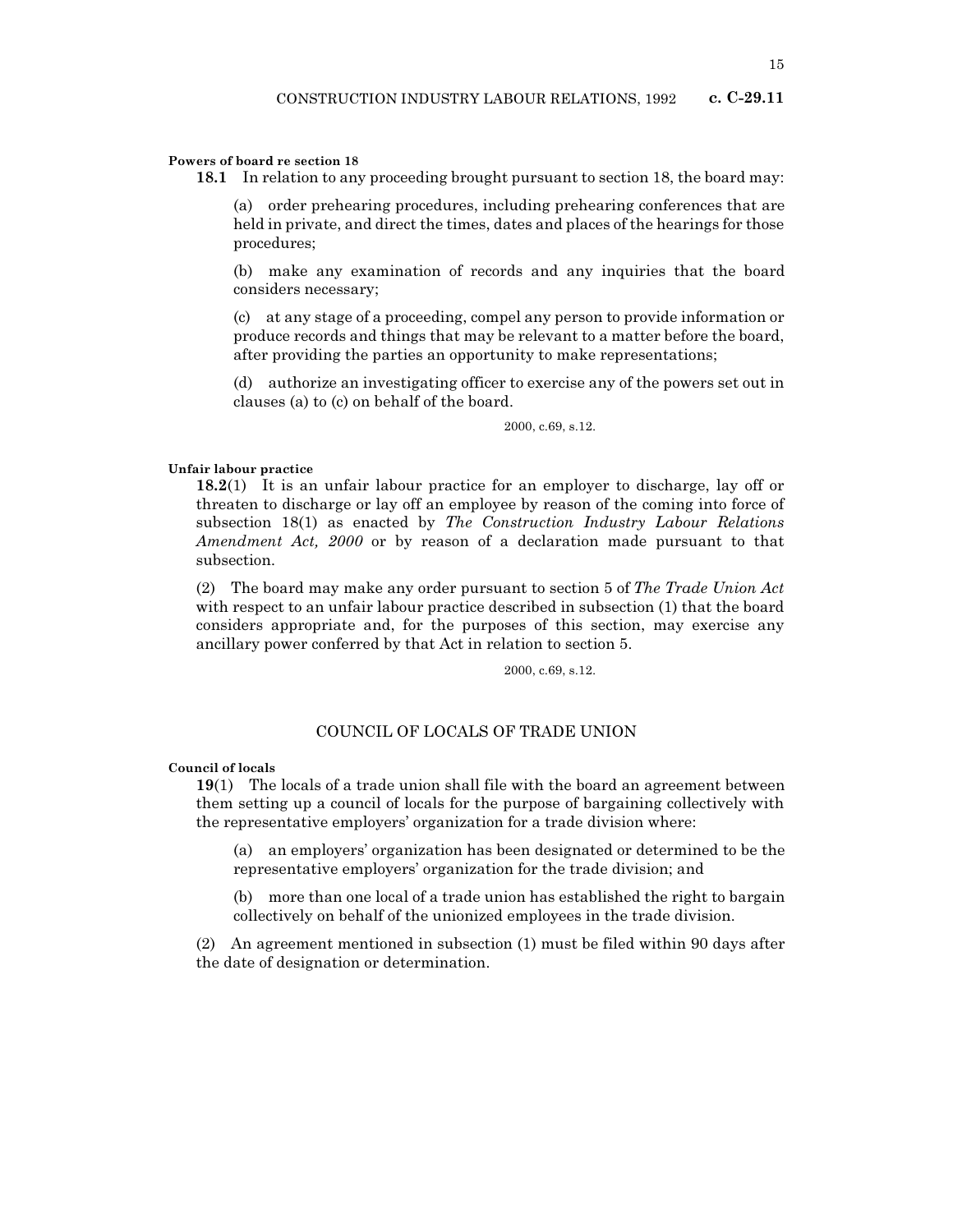# c. C-29.11 CONSTRUCTION INDUSTRY LABOUR RELATIONS, 1992

(3) If the locals of the trade union mentioned in subsection (2) fail or refuse to comply with subsection (1) or if the board does not approve the agreement reached by the locals, the board may, by order, prescribe the constitution of a council of the locals for the purpose of bargaining collectively with the representative employers' organization.

(4) An order of the board made pursuant to subsection (3) is binding on each of the locals of the trade union.

> 1992, c.C-29.11, s.19; 2000 c.69, s.13; 2010, c.7, s.18.

#### Effect of agreement

20 Where an agreement setting up a council of locals filed with the board pursuant to subsection 19(2) is approved by the board or the board makes an order prescribing the constitution of a council of locals pursuant to subsection 19(3):

(a) all of the rights, duties and obligations of locals of the trade union in the trade division vest in the council of locals to the extent that is necessary to give effect to this Act;

(b) the council of locals is the exclusive agent to bargain collectively on behalf of all unionized employees in the trade division;

(c) the representative employers' organization shall bargain collectively with the council of locals with respect to the unionized employees in the trade division; and

(d) a collective bargaining agreement that is made after the agreement is filed with any person or organization other than the council of locals is void.

1992, c.C-29.11, s.20.

# PROJECT AND NATIONAL COLLECTIVE AGREEMENTS

#### Certain agreements protected

21 Nothing in this Act prevents:

(a) the negotiation and operation of a project collective agreement; or

(b) the operation and renegotiation of a national collective agreement that is in effect immediately prior to the coming into force of this Act.

1992, c.C-29.11, s.21.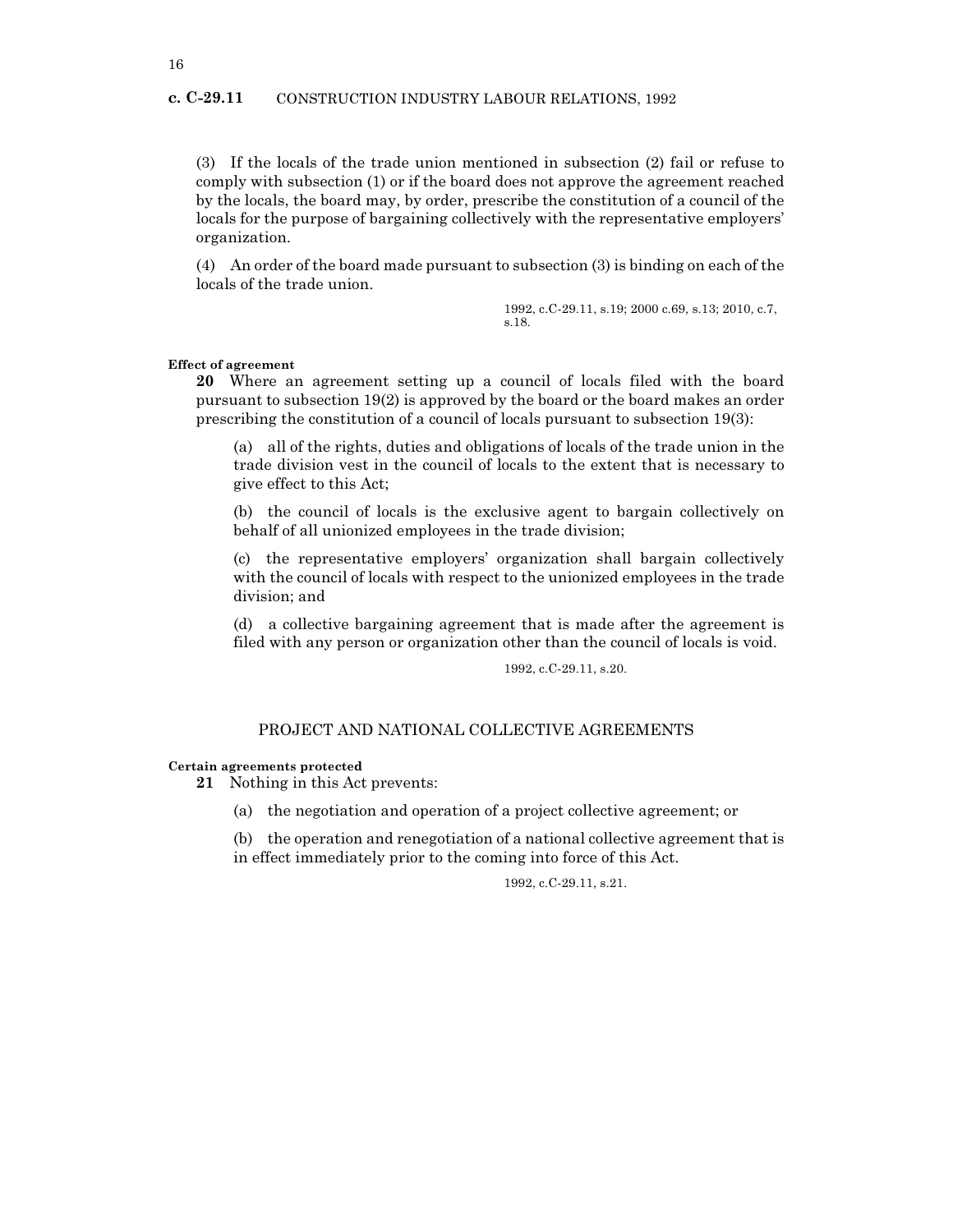# STRIKES AND LOCKOUTS

#### Conciliation, strike vote required

22(1) Before a strike or lockout can commence, a trade union or a representative employer's organization shall:

(a) submit the dispute to conciliation and conclude the conciliation; and

(b) after the conclusion of conciliation, obtain a mandate for the strike or lockout by conducting a vote in accordance with section 25 or 26, as the case may be.

(2) Nothing in subsection (1) prevents the minister, following the conclusion of conciliation and the issuance of a strike notice or lockout notice pursuant to section 24, from making a further appointment of a conciliator on receipt of a request from either the trade union or the representative employers' organization.

(3) If there is compliance with this section and sections 23 and 24, the further appointment of a conciliator pursuant to subsection (2) does not prevent:

- (a) a trade union from causing a strike; or
- (b) a representative employers' organization from causing a lockout.

1992, c.C-29.11, s.22.

# Notice of strike or lockout

23(1) Where a majority of the employees voting on a strike vote pursuant to section 25 vote in favour of a strike, no strike may commence unless the trade union representing a majority of the employees:

(a) gives the representative employers' organization or the agent of the representative employers' organization at least 48 hours' written strike notice of the date and time that the strike will commence; and

(b) promptly, after service of the notice, notifies the minister or the minister's designate of the date and time that the strike will commence.

(2) Where a majority of the unionized employers voting on a lockout vote pursuant to section 26 vote in favour of a lockout, no lockout may commence unless the representative employers' organization:

(a) gives the trade union or trade union's agent at least 48 hours' written notice of the date and time that the lockout will commence; and

(b) promptly, after the service of the notice, notifies the minister or the minister's designate of the date and time that the lockout will commence.

1992, c.C-29.11, s.23.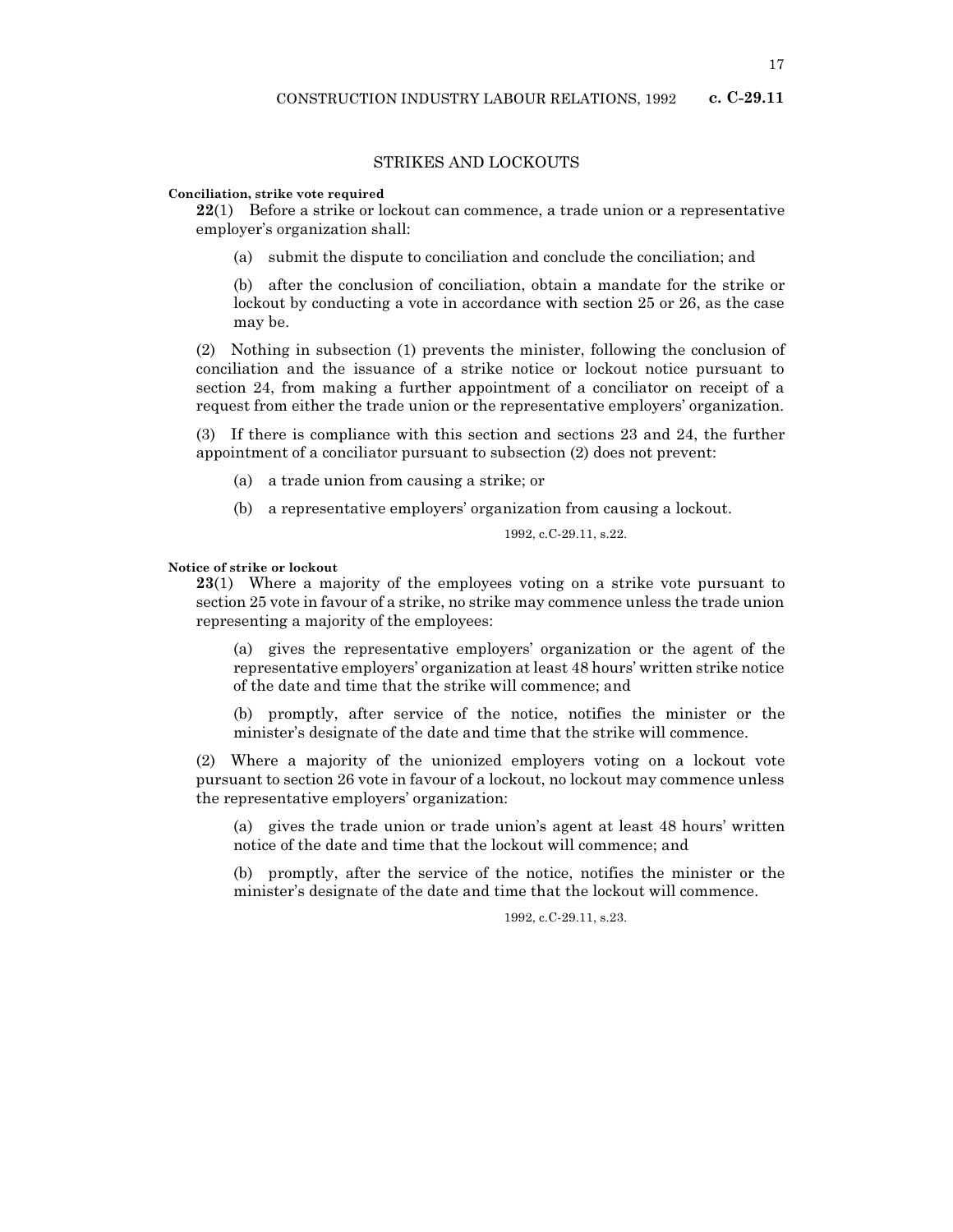# Selective strikes, lockouts not permitted

 $24(1)$  Where a trade union wishes to cause a strike with respect to a representative employers' organization, it shall cause the strike:

(a) with respect to:

(i) all unionized employers in the trade division represented by the representative employers' organization; and

(ii) all the work being performed by the unionized employers mentioned in subclause (i); and

(b) by all unionized employees of the unionized employers mentioned in subclause (a)(i).

(2) Where a representative employers' organization wishes to cause a lockout of unionized employees employed by unionized employers in a trade division, all unionized employers in the trade division shall participate in the lockout and shall lock out all unionized employees.

1992, c.C-29.11, s.24.

# UNFAIR LABOUR PRACTICES

#### Unfair labour practice re strike

25 Notwithstanding clause  $11(2)(d)$  of The Trade Union Act, it is an unfair labour practice for a trade union, a unionized employee, a person acting on behalf of a trade union or any other person to declare, authorize or take part in a strike unless:

(a) a strike vote is taken by secret ballot among all of the members of the trade union who are eligible to vote and who are or will be directly affected by the result of the collective bargaining with respect to which the vote is taken; and

(b) a majority of the persons who vote pursuant to clause (a) vote in favour of a strike.

1992, c.C-29.11, s.25.

#### Unfair labour practice re lockout

26 It is an unfair labour practice for a representative employers' organization to declare, authorize or take part in a lockout, and for a unionized employer to participate in a lockout, with respect to any unionized employees, unless:

(a) a lockout vote is taken by secret ballot among all unionized employers in the trade division concerned who employ one or more unionized employees on the day on which the vote is taken; and

(b) a majority of the unionized employers who vote pursuant to clause (a) vote in favour of a lockout.

1992, c.C-29.11, s.26.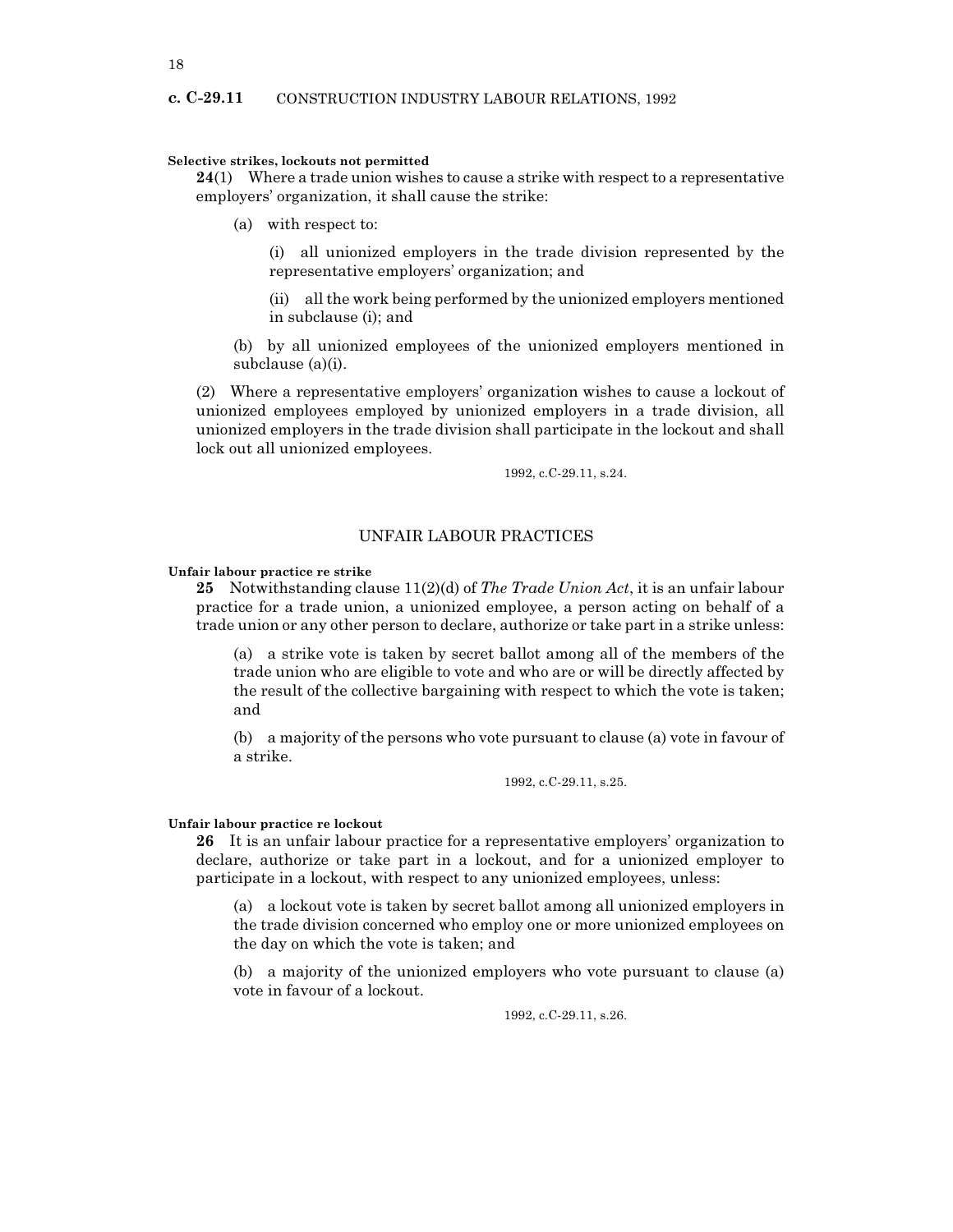# Unfair labour practice re bargaining

27 Subject to section 31, if an employers' organization is designated or determined to be the representative employers' organization with respect to a trade division, it is an unfair labour practice:

(a) for a trade union or any person acting on behalf of a trade union to bargain collectively with any person or organization other than the representative employers' organization with respect to unionized employees in the trade division;

(b) for a unionized employer or any person acting on behalf a unionized employer in the trade division to bargain collectively with a trade union with respect to the unionized employees employed by the unionized employer other than through the representative employers' organization.

> 1992, c.C-29.11, s.27; 2000, c.69, s.14; 2010, c.7, s.19.

Unfair labour practice re council of locals

28 It is an unfair labour practice for a local of a trade union to fail to comply with an order of the board made pursuant to subsection 19(3).

1992, c.C-29.11, s.28.

CONTRACT ADMINISTRATION AND INDUSTRY DEVELOPMENT FEES

Fees

29(1) If an employers' organization is designated or determined to be the representative employers' organization with respect to a trade division, every unionized employer in the trade division shall pay any contract administration and industry development fee to the representative employers' organization that may be fixed by the representative employers' organization.

(2) Where a trade union represents unionized employees of unionized employers in a trade division, every unionized employee in the trade division shall pay any contract administration and industry development fee to the trade union that may be fixed by the trade union.

(3) Every collective bargaining agreement is deemed to contain provisions requiring the payment of contract administration and industry development fees by employees in accordance with subsection (2).

(4) To facilitate collection of contract administration and industry development fees, every unionized employer in a trade division shall provide the representative employers' organization and the trade union representing unionized employees of a unionized employer in the trade division with the following information on a monthly basis:

(a) the number of employees in the trade division that are employed by the unionized employer;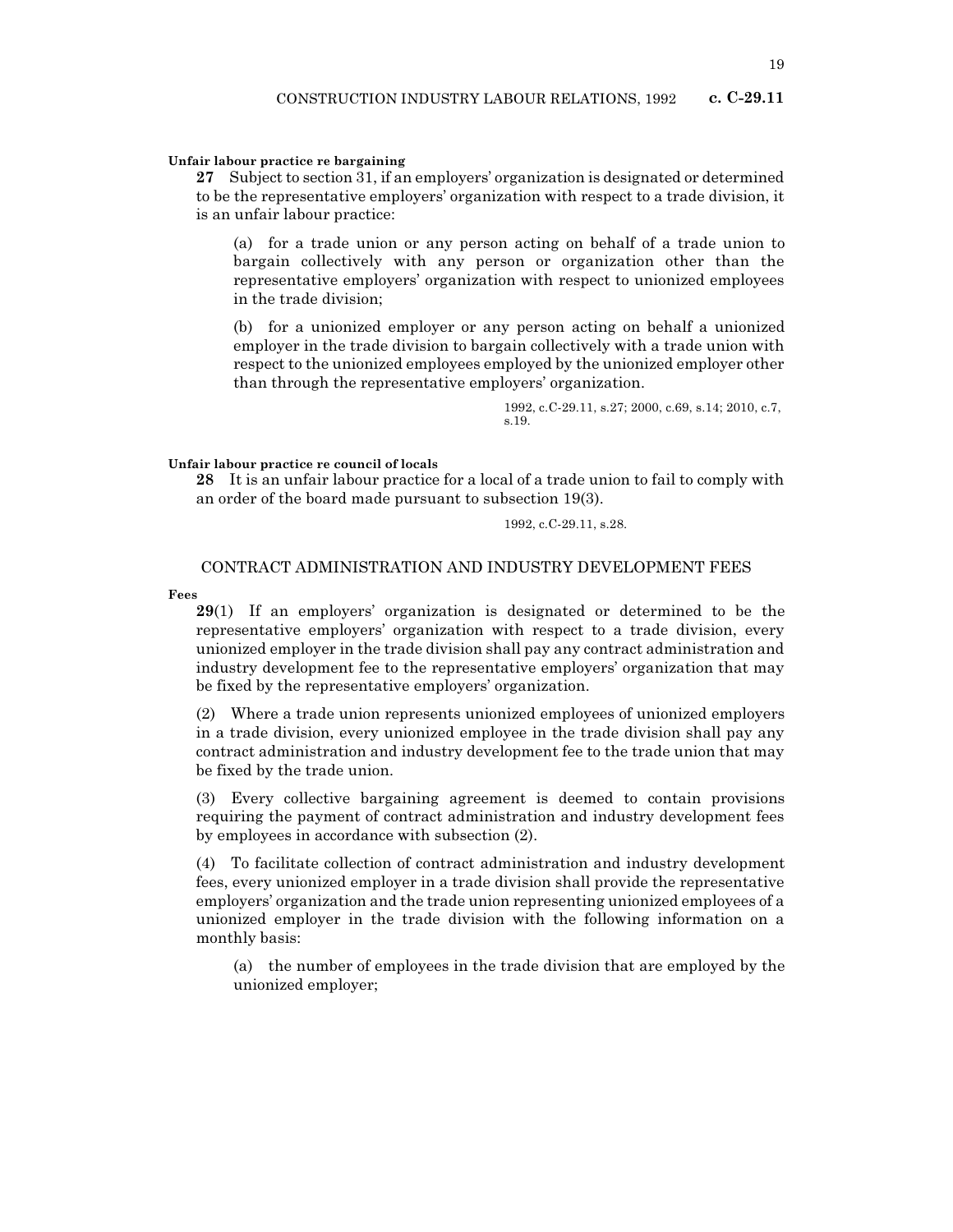# c. C-29.11 CONSTRUCTION INDUSTRY LABOUR RELATIONS, 1992

(b) the number of hours worked in a month by the unionized employees employed by the unionized employer in the trade division; and

(c) any other information that is necessary in the opinion of the representative employers' organization mentioned in subsection (1) or the trade union mentioned in subsection (2) for the calculation of the contract administration and industry development fees that are payable by unionized employers and unionized employees in the trade division.

> 1992, c.C-29.11, s.29; 2000, c.69, s.15; 2010, c.7, s.20.

# GENERAL

#### Ratification votes among unionized employers

30 Every vote taken among unionized employers in a trade division concerning the ratification of a collective bargaining agreement is restricted to unionized employers in that trade division who employ one or more unionized employees on the day the vote is taken.

1992, c.C-29.11, s.30.

Grievances

 $31(1)$  In this section, "appropriate unit" means appropriate unit as defined in The Trade Union Act.

(2) Notwithstanding section 14, the responsibility for negotiating the settlement of grievances of employees covered by a collective bargaining agreement or represented by a trade union representing the majority of employees in an appropriate unit is that of the unionized employer.

(3) Notwithstanding section 20, the responsibility for negotiating the settlement of grievances of employees covered by a collective bargaining agreement or represented by a trade union representing the majority of employees in an appropriate unit is that of the local of the trade union.

1992, c.C-29.11, s.31.

Pre-job conferences

32 Nothing in this Act interferes with or prevents the continuation of the practice of holding pre-job conferences in relation to particular projects.

```
1992, c.C-29.11, s.32.
```
Notices

33 Any notice required or permitted to be given by this Act may be given in the manner provided in section 20 of The Trade Union Act.

1992, c.C-29.11, s.33.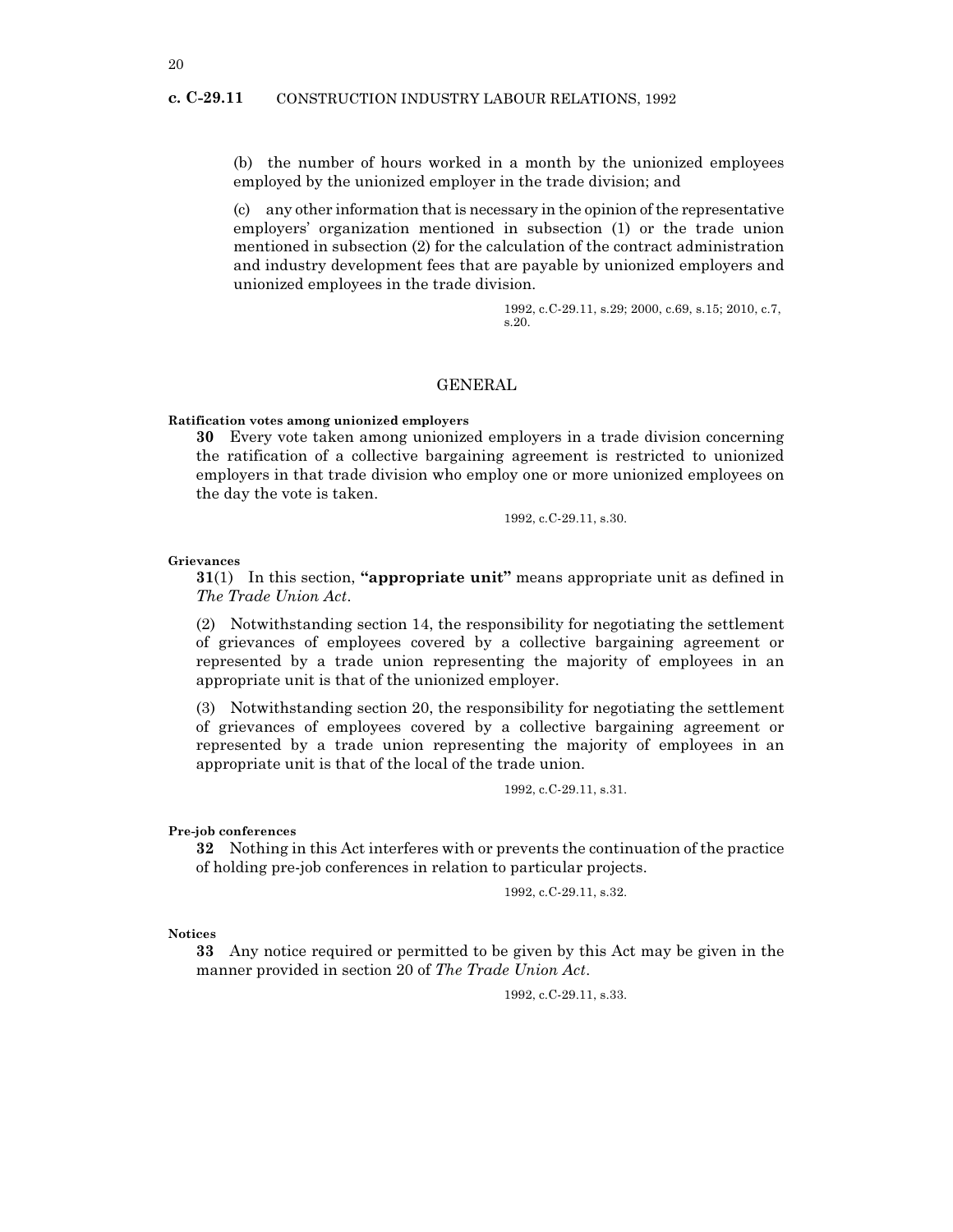# Regulations

34(1) The board may, subject to the approval of the Lieutenant Governor in Council, make regulations:

- (a) respecting the activities of the board;
- (b) governing practices and procedures in proceedings before the board;

(c) governing the payment and collection of contract administration and industry development fees;

(d) prescribing rules of procedure for matters before the board, including preliminary procedures;

(e) prescribing forms that are consistent with this Act and any other regulations made pursuant to this Act.

(2) For the purpose of carrying out this Act according to its intent, the Lieutenant Governor in Council may make regulations:

(a) establishing a jurisdictional assignment plan to provide a process for resolving jurisdictional disputes including, without limiting the generality of the foregoing, regulations:

(i) prohibiting or requiring specified actions in the event of a jurisdictional dispute and providing for the consequences of failing to comply with a prohibition or requirement;

(ii) establishing a process for the hearing and determination of jurisdictional disputes and governing the conduct of those hearings;

(iii) providing for the consequences that flow from a decision made as a result of a hearing;

(iv) establishing an appeal process;

(b) respecting any matter or thing that the Lieutenant Governor in Council considers necessary to carry out the intent of this Act.

1992, c.C-29.11, s.34; 2010, c.7, s.21.

## **Offence**

35 Every person who:

(a) takes part in, aids, abets, counsels or procures any unfair labour practice or violation of this Act;

(b) fails to comply with any order of the board made pursuant to this Act;

is guilty of an offence and liable on summary conviction to the penalties provided in section 15 of The Trade Union Act.

1992, c.C-29.11, s.35.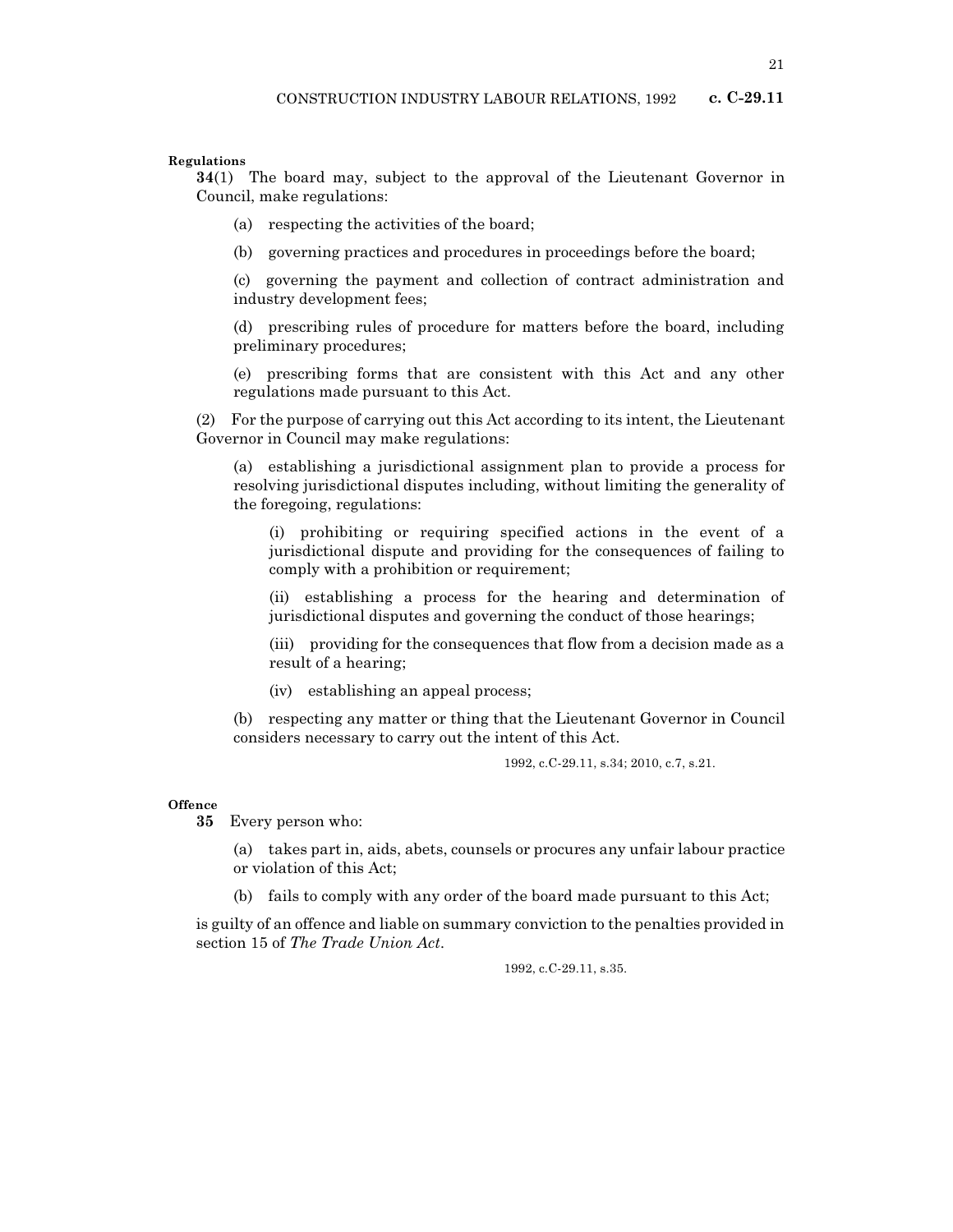# Limitation period

36 No prosecution with respect to an alleged offence pursuant to this Act is to be commenced after one year from the day of the commission of the alleged offence.

1992, c.C-29.11, s.36.

# Transitional

 $37(1)$  Subject to subsection (5) and to section 34 of The Trade Union Act, every collective bargaining agreement between a trade union and a unionized employer that is in force prior to the designation or determination of a representative employers' organization, and every other agreement between a trade union and a unionized employer that governs wages and working conditions and that has been filed with the ministry, continues in force until the day on which a new collective bargaining agreement between the trade union and the representative employers' organization comes into force.

(2) Subject to subsection (1), every agreement mentioned in subsection (1) is deemed to expire on the earlier of:

- (a) the expiry date stated in the agreement; and
- (b) April 30, 1993.

(3) An agreement mentioned in subsection (1) is deemed to have been negotiated by the representative employers' organization and the trade union representing unionized employees in a trade division.

(4) After the determination of a trade division and the designation or determination of a representative employers' organization, the trade union and the representative employers' organization:

(a) may, subject to clause (b), commence collective bargaining at any time; and

(b) shall commence collective bargaining not later than April 30, 1993.

(5) Every collective bargaining agreement that was continued by section 4 of The Construction Industry Labour Relations Repeal Act and that was in effect on the day before the coming into force of this section terminates on the coming into force of this section.

1992, c.C-29.11, s.37; 2010, c.7, s.22.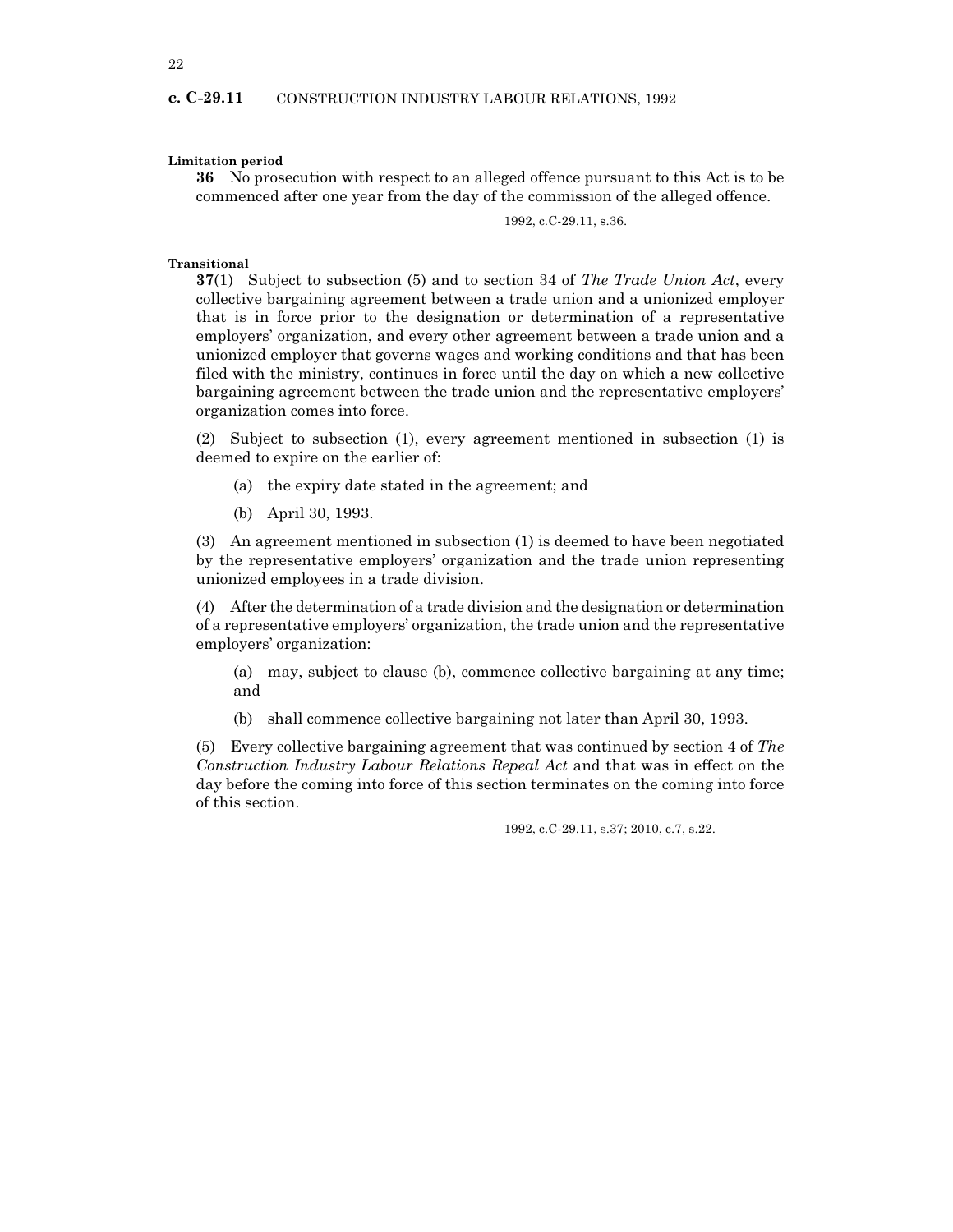# Schedule [Section 9.1]

# Designation of Representative Employers' Organizations

| Column 1<br><b>Representative Employers' Organization</b>                | Column 2<br><b>Trade Division</b>                                                                                                                                                                                                                                                                              |
|--------------------------------------------------------------------------|----------------------------------------------------------------------------------------------------------------------------------------------------------------------------------------------------------------------------------------------------------------------------------------------------------------|
| Boilermaker Contractors Association of Saskatchewan                      | Boilermaker                                                                                                                                                                                                                                                                                                    |
| Canadian Automatic Sprinkler Association                                 | Sprinkler-Fitter                                                                                                                                                                                                                                                                                               |
| <b>Construction Labour Relations Association</b><br>of Saskatchewan Inc. | Bricklayer/Tilesetter<br>Carpenter<br><b>Cement Mason/Plasterer</b><br>Electrical<br>Elevator Constructor<br>Insulator<br><b>Ironworker</b><br>Labourer<br>Millwright<br><b>Operating Engineer</b><br>Painter<br>Plumber/Pipefitter<br>Roofer-Labourer<br>Roofer-Sheet Metal<br><b>Sheet Metal</b><br>Teamster |
| Pipeline Contractors Association of Canada                               | Labourer-Pipeline<br><b>Operating Engineer-Pipeline</b><br>Plumber/Pipefitter-Pipeline<br>Teamster-Pipeline                                                                                                                                                                                                    |
| Saskatchewan Powerline Transmission<br>Contractors Association Inc.      | Electrical-Powerline<br>Transmission<br>2000, c.69, s.16.                                                                                                                                                                                                                                                      |